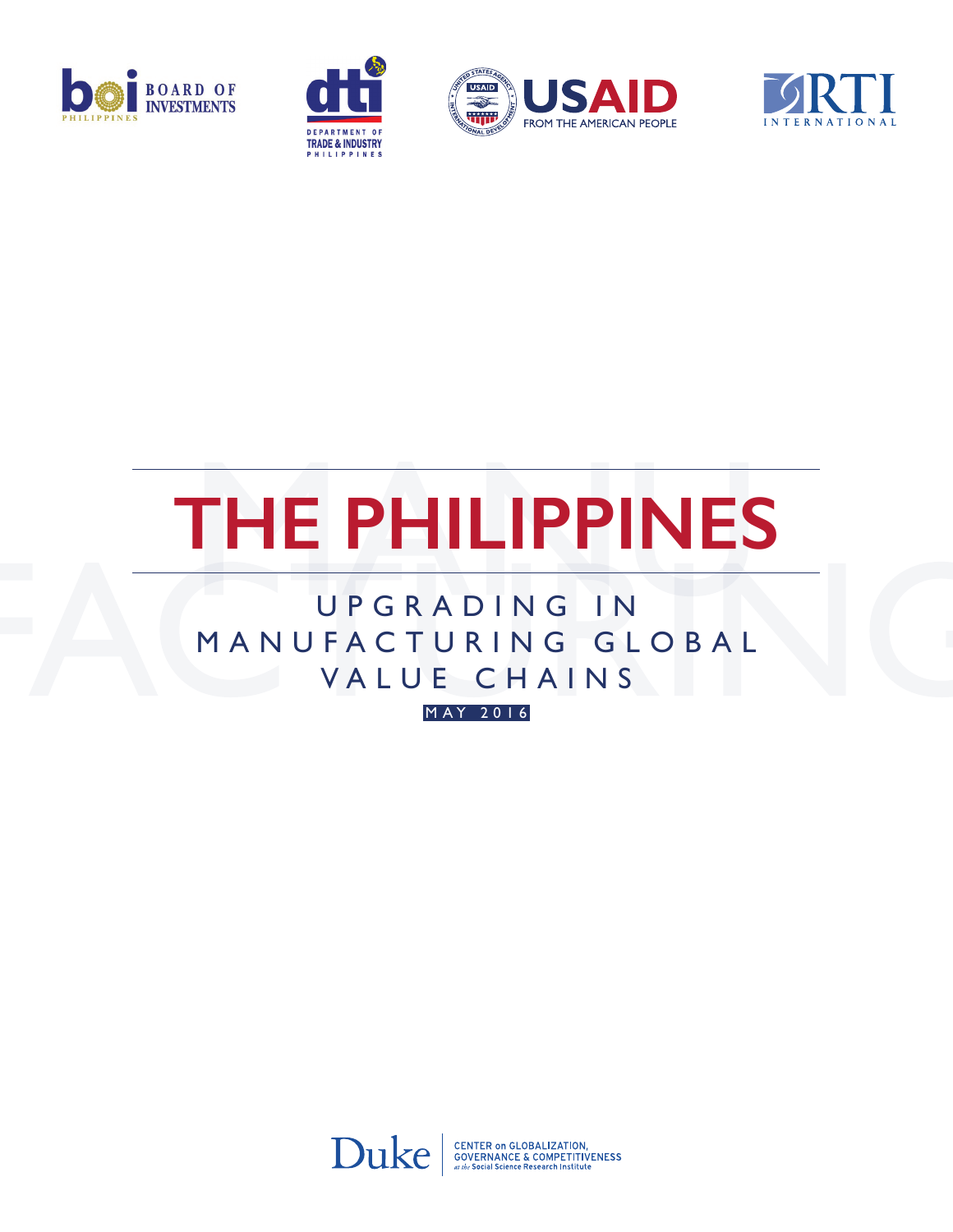This research was prepared by the Duke University Center on Globalization, Governance and Competitiveness (Duke CGGC) on behalf of the USAID/Philippines, through the Science, Technology, Research and Innovation for Development (STRIDE) Program. This study is part of the Philippines Department of Trade and Industry (DTI) Board of Investment (BOI) Roadmap Initiative for the revitalization of the manufacturing industry in the Philippines. The report is based on both primary and secondary information sources. In addition to interviews with firms operating in the sector and supporting institutions, the report draws on secondary research and information sources. The project report is available at [www.cggc.duke.edu.](http://www.cggc.duke.edu)

#### *Acknowledgements*

Duke CGGC would like to thank all of the interviewees, who gave generously of their time and expertise, as well as Richard Umali of the USAID Advancing Philippine Competitiveness (COMPETE) Project for his extensive support and feedback on earlier drafts.

The Duke University Center on Globalization, Governance & Competitiveness undertakes client-sponsored research that addresses economic and social development issues for governments, foundations and international organizations. We do this principally by utilizing the global value chain (GVC) framework, created by Founding Director Gary Gereffi, and supplemented by other analytical tools. As a university-based research center, we address clients' real world questions with transparency and rigor.

#### [www.cggc.duke.edu](http://www.cggc.duke.edu)

Center on Globalization, Governance & Competitiveness, Duke University © May 2016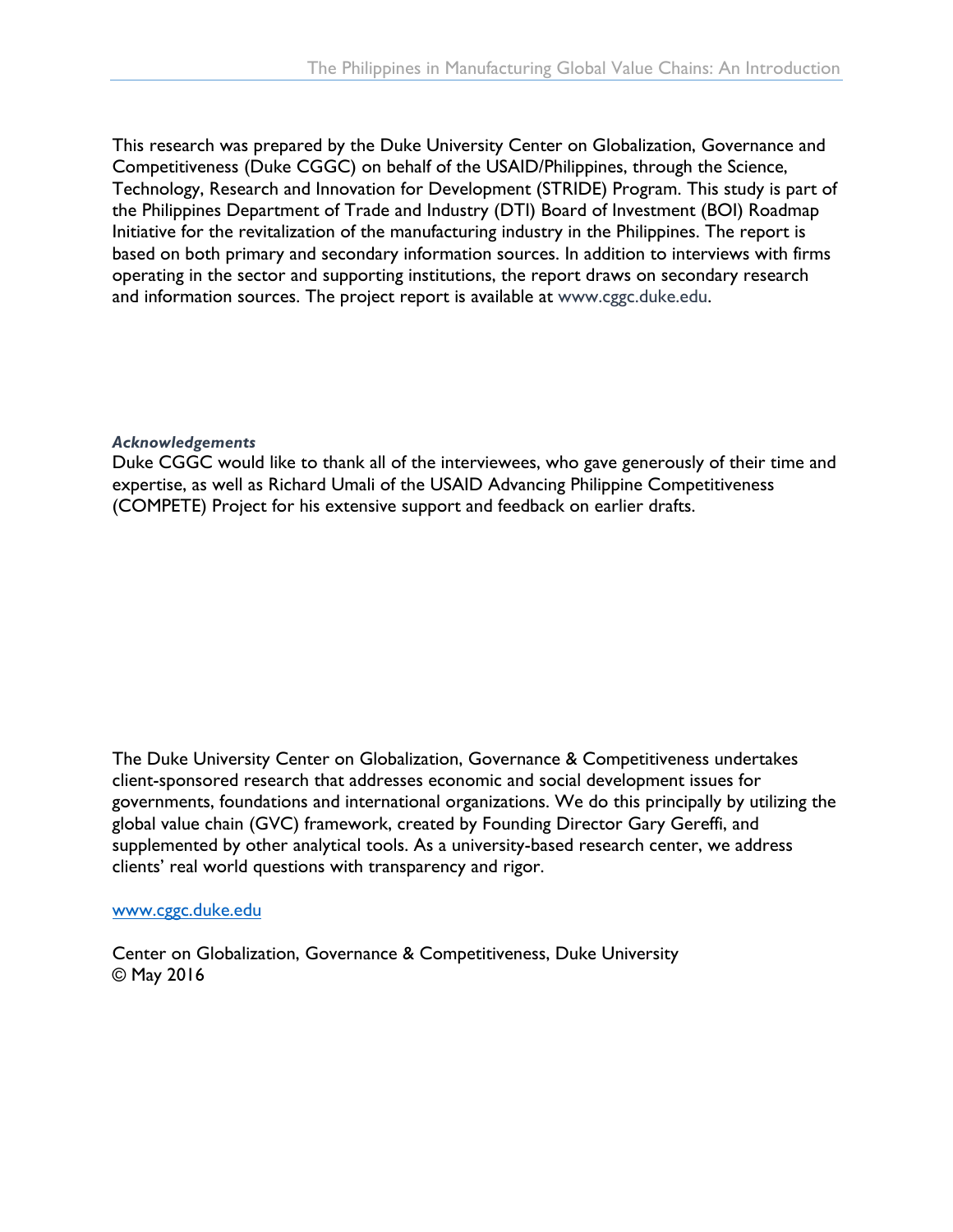## **The Philippines in Manufacturing Global Value Chains** An Introduction

**FINAL DRAFT FOR REVIEW**

May 2016

Prepared by

Center on Globalization, Governance & Competitiveness, Duke University

Prepared for

USAID/Philippines

This study is made possible by the generous support of the American people through the United States Agency for International Development (USAID). The contents are the responsibility of Duke University Center on Globalization, Governance and Competitiveness and do not necessarily reflect the views of USAID or the United States Government.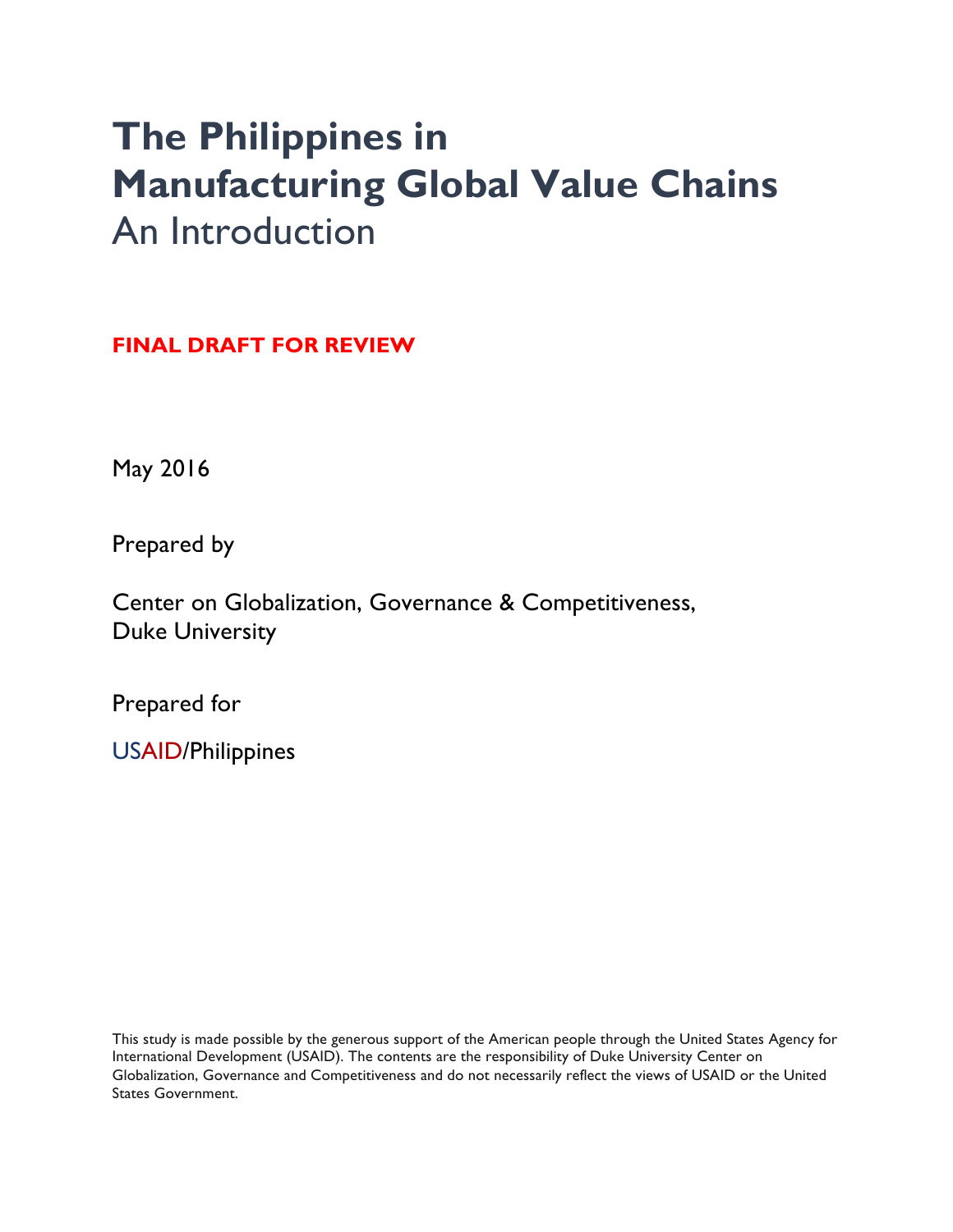#### **Table of Contents**

| 3.                                                                        |  |
|---------------------------------------------------------------------------|--|
| 4. Philippines Economic Development: Foundations for GVC Participation  5 |  |
|                                                                           |  |
| 4.2.                                                                      |  |
|                                                                           |  |
|                                                                           |  |
|                                                                           |  |
|                                                                           |  |
| 6.                                                                        |  |
|                                                                           |  |

#### **List of Tables**

| Table 1. Philippine Top 15 Exports by HS Code: 2007, 2010, 2012 and 2014 6             |  |
|----------------------------------------------------------------------------------------|--|
|                                                                                        |  |
|                                                                                        |  |
| Table 4. University Graduates in the Philippines by Popular Disciplines, 2005-2014  13 |  |
|                                                                                        |  |
|                                                                                        |  |
|                                                                                        |  |

#### **List of Figures**

|--|--|--|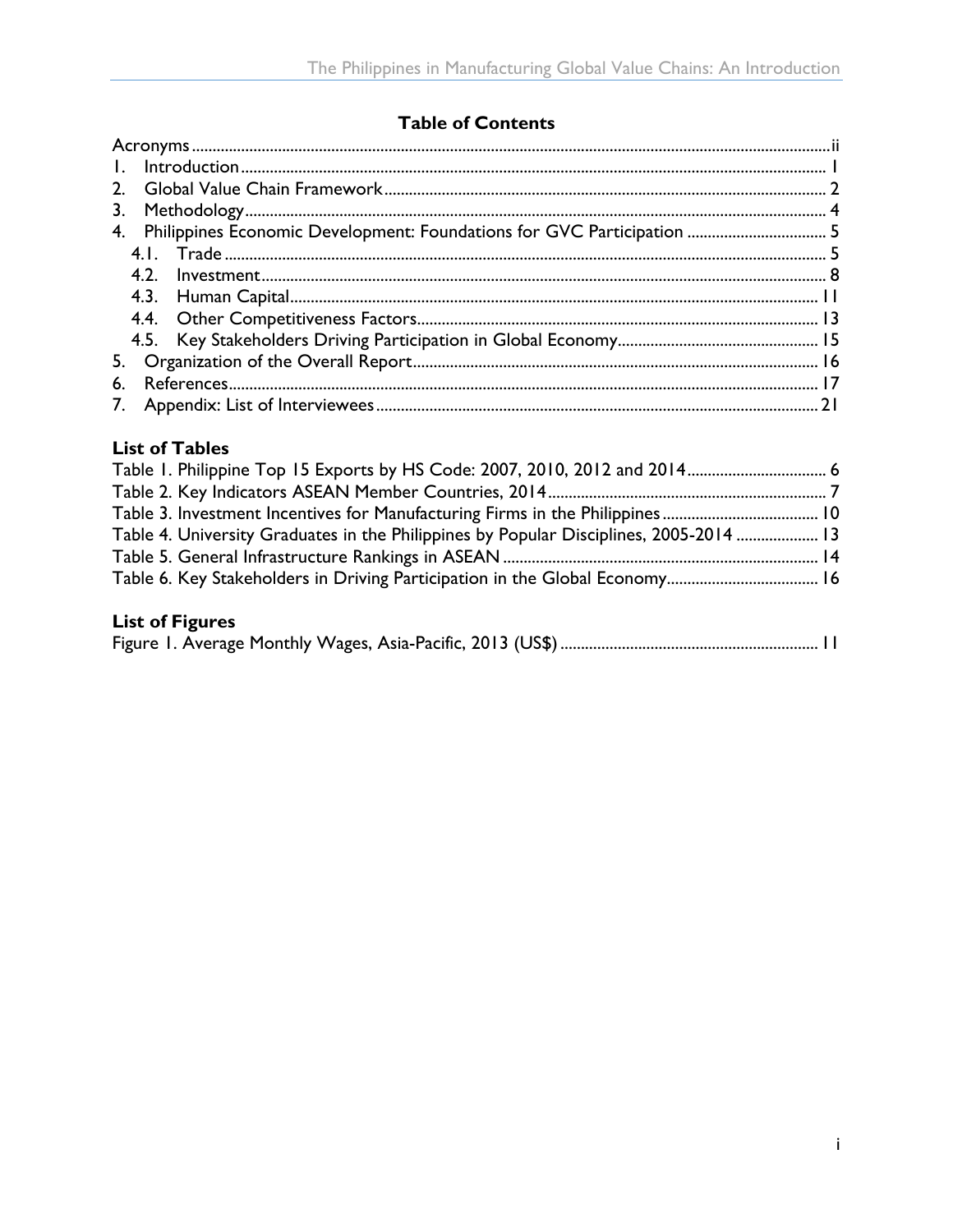#### <span id="page-4-0"></span>**Acronyms**

| <b>AEC</b>     | <b>ASEAN Economic Community</b>                              |
|----------------|--------------------------------------------------------------|
| <b>AFTA</b>    | <b>ASEAN Free Trade Agreement</b>                            |
| <b>ASEAN</b>   | <b>Association of Southeast Asian Nations</b>                |
| <b>ASPBI</b>   | Annual Survey of Philippine Business and Industry            |
| <b>BOI</b>     | DTI: Board of Investments                                    |
| <b>BPS</b>     | DTI: Bureau of Product Standards                             |
| <b>CHED</b>    | Commission of Higher Education                               |
| <b>COMPETE</b> | <b>Advancing Philippine Competitiveness Project</b>          |
| <b>DOE</b>     | Department of Energy                                         |
| <b>DOST</b>    | Department of Science and Technology                         |
| DTI            | Department of Trade and Industry                             |
| EPZ            | <b>Export Processing Zone</b>                                |
| <b>FDI</b>     | Foreign Direct Investment                                    |
| <b>GDP</b>     | <b>Gross Domestic Product</b>                                |
| <b>GSP</b>     | <b>Generalized System of Preferences</b>                     |
| <b>IDC</b>     | <b>Industry Development Council</b>                          |
| IP             | <b>Intellectual Property</b>                                 |
| <b>IPP</b>     | <b>Investment Priority Plan</b>                              |
| <b>PEZA</b>    | Philippine Economic Zone Authority                           |
| <b>PQF</b>     | Philippine Qualifications Framework                          |
| <b>PSIC</b>    | Philippine Standard Industrial Classification                |
| <b>PSA</b>     | <b>Philippine Statistics Authority</b>                       |
| <b>SBMA</b>    | Subic Bay Metropolitan Authority                             |
| <b>STRIDE</b>  | Science, Technology, Research and Innovation for Development |
| <b>TESDA</b>   | <b>Technical Education and Skills Development</b>            |
| <b>USAID</b>   | United States Agency for International Development           |
| <b>UNCTAD</b>  | United Nations Commission on Trade and Development           |
| <b>WEF</b>     | <b>World Economic Forum</b>                                  |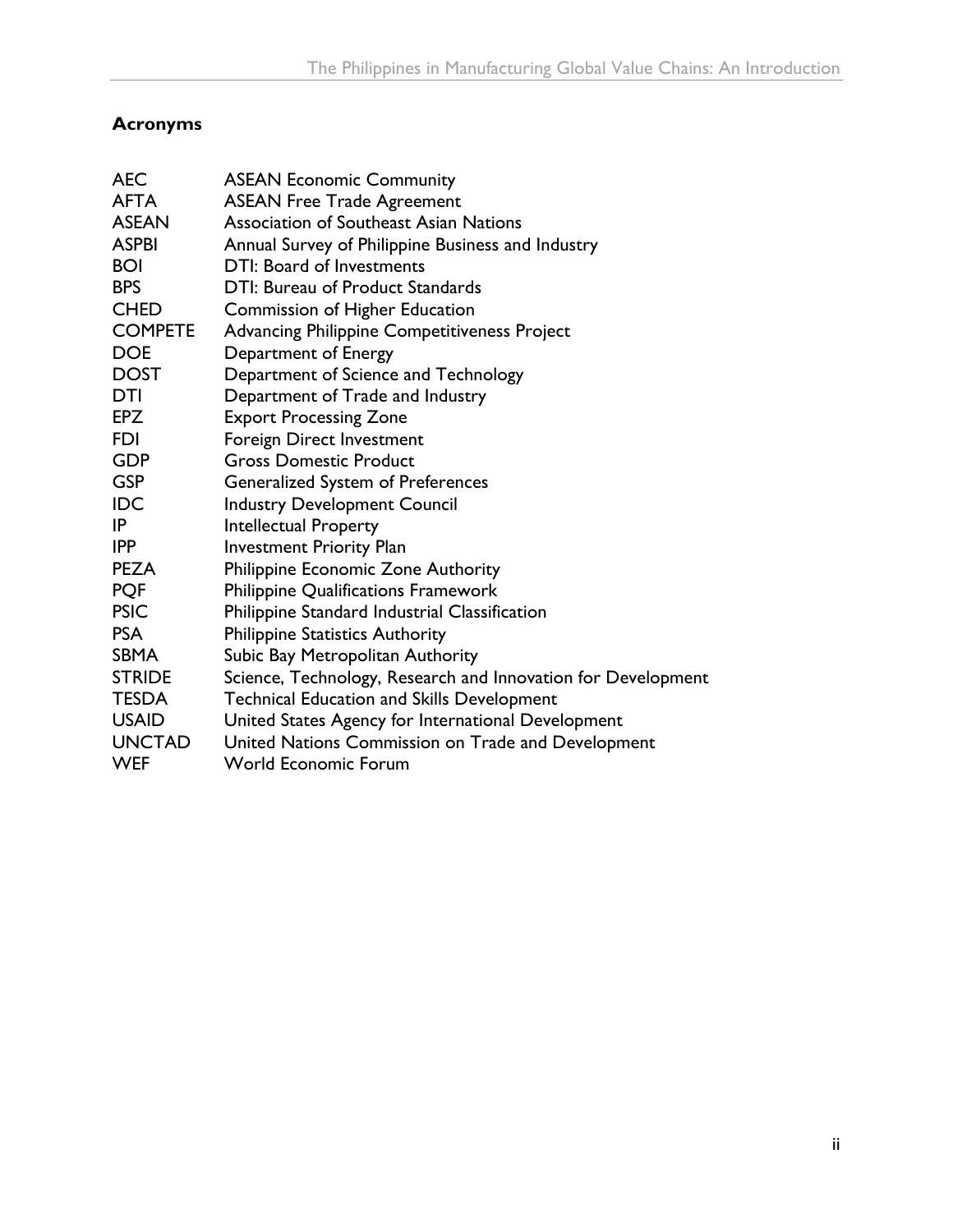#### <span id="page-5-0"></span>**1. Introduction**

The Philippines is among the fastest-growing economies in the world with an average annual GDP growth of 5.4% in the last 10 years. A growing population, a strong export-oriented services sector, a significant upswing in Foreign Direct Investment (FDI), and a large and active diaspora have been important drivers to strong growth.

Recently, the government has sought to further drive the country's growth through the revival of the manufacturing sector, which lags behind its explosive services sector development. These efforts have included an extensive range of programs and initiatives to gather information to more fully understand the scope of activities in the country, develop incentive structures to support and prioritize industries for growth, and to attract investment. These have been channeled through the 2012 Industry Development Program and the Manufacturing Resurgence Program amongst others. Through these initiatives, industry roadmaps were developed for a wide range of sectors detailing existing capabilities in the country and industry goals for growth.

To further understand the potential competitiveness of these manufacturing sectors in the global and regional economy, the Philippine Department of Trade and Industry Board of Investments (DTI-BOI), with the assistance of USAID/ Philippines STRIDE program, commissioned a series of Global Value Chain (GVC) analyses to the Duke University Center on Globalization, Governance & Competitiveness. Five manufacturing sectors were selected: Aerospace, Automotive, Chemicals, Electronics & Electrical Equipment, and Paper. These industries represent a range of the country's capabilities, and vary in their importance with respect to foreign exchange earners, employment, and spillover potential. The goals of the study were to provide both a set of recommendations to policy makers with guidance on moving up in the value chains selected, as well as to provide broader insights into binding constraints for the country's insertion in manufacturing chains in general.

This report analyzes each of the five key sectors, and provides a detailed outline of the GVC for each industry. Specific country case studies are also examined, detailing the experience of other countries to identify potential lessons for growth in the industry. In the analysis of the Philippines participation, information from the roadmaps was complemented with the mapping of key firms operating in the country onto the value chains; this allows policy makers to understand the value generated by different types of firms in the country. Importantly, the global analysis of each industry report intentionally seeks to provide a broad perspective of the industry to support policy formation, not only in the short term, but also to help guide decision-making with respect to long-term potential in these sectors. Policy recommendations are provided for a number of different strategic areas essential to value chain participation, including industry institutionalization, attracting FDI in higher value added activities, local firm development, cultivating human capital and improving business environment and regulations.

This introductory chapter is structured as follows: First, the GVC analytical framework is explained; second, the methodology used in this study is outlined; third, the Philippines institutional context is examined as it relates to these five GVCs, focusing on specific areas: trade policy, investment policy, human capital, infrastructure, business environment, and key stakeholders; and finally, the organization of the overall report is outlined.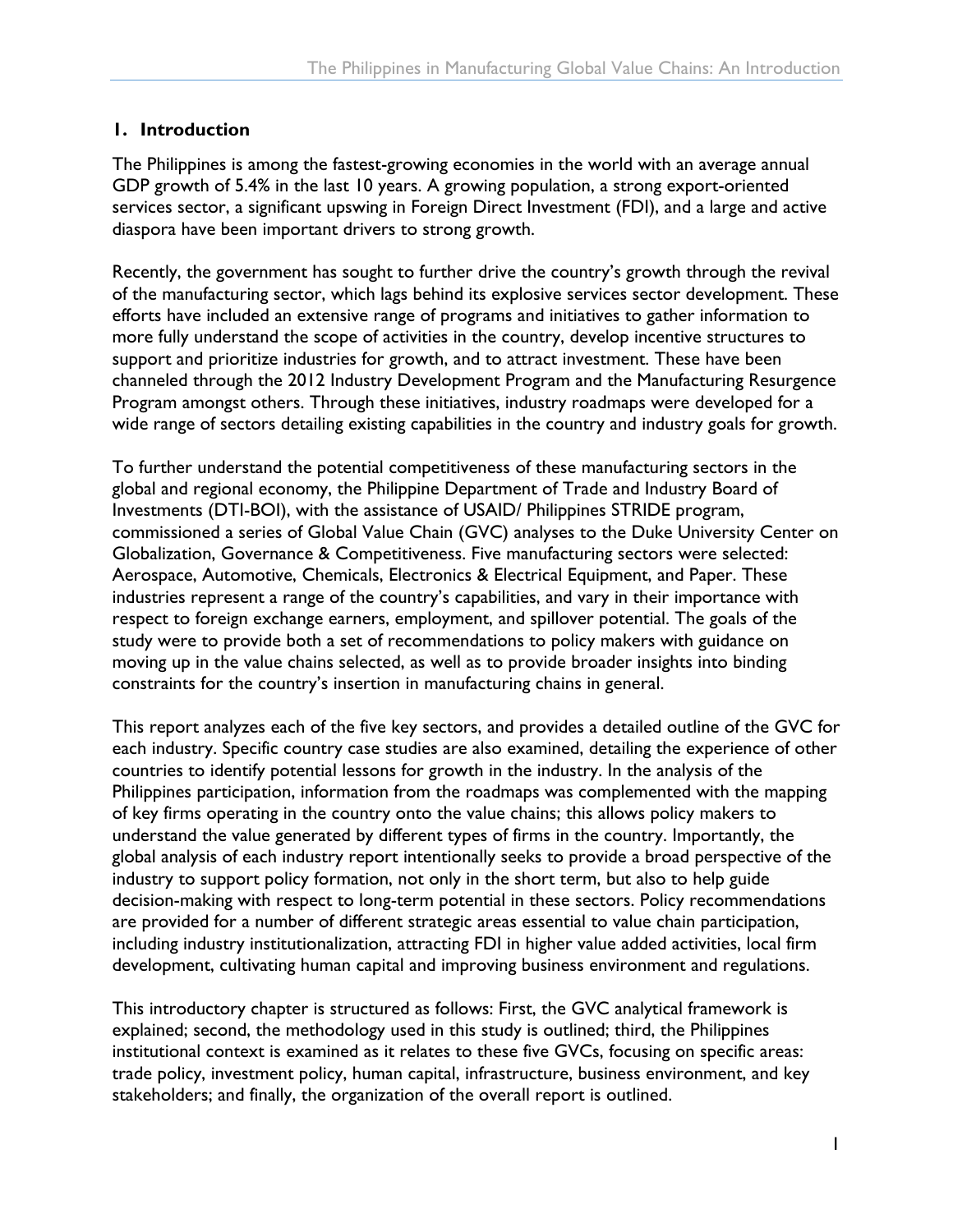#### <span id="page-6-0"></span>**2. Global Value Chain Framework**

This report uses the Duke CGGC Global Value Chain (GVC) framework to analyze five industries (aerospace, automotive, chemicals, electronics and electrical equipment, and paper) with the ultimate goal of identifying potential for the Philippines to expand its position in global manufacturing production networks. The GVC framework has been developed over the past two decades by a global network of researchers from diverse disciplines in order to understand the phenomenon of globalization (Barrientos et al., 2011; Gereffi, 1999, 2005; Gereffi et al., 2005; Humphrey & Schmitz, 2002b; Kaplinsky, 2004, 2010). It allows one to understand how industries are organized by examining the structure and dynamics of the different actors involved. The value chain describes the full range of activities that firms, workers and supporting institutions around the world perform to bring a product from conception through production and end use. By examining the labor inputs, technologies, standards, regulations, products, processes and markets in specific industries and locations, it provides a holistic view of industries both from the top down and the bottom up (Gereffi & Fernandez-Stark, 2011).

Understanding how GVCs operate is essential for a country such as the Philippines as it seeks to use increased integration in the global economy to promote inclusive development, increase employment, add value to its domestic industries, and further diversify its export basket. The evolution of these GVCs has significant implications in terms of global trade, production and employment, and how developing countries are integrated in the global economy. Insertion and sustained participation in GVCs can be paramount for the economic growth, particularly in developing nations, due to accompanying job creation potential, inflow of foreign currency, contributions to poverty reduction, and more recently, access to the global knowledge economy. Understanding these chains is critical not only for attracting investment, but also supporting the competitive growth of local firms. These firms must compete with a growing number of foreign firms not only for the local market, but also for international clients and thus are forced to improve the efficiency and quality of their operations.

Identifying how value is distributed along the chain is a central element of GVC analysis. By adding value to production or moving into higher value activities, different actors can increase the benefits from participating in these global industries; this is referred to as "economic upgrading" in the GVC literature (Gereffi et al., 2005). Upgrading trajectories can be analyzed at both the firm and the country levels. In general, a country upgrades when a critical mass of firms located within its borders achieves upgrading. Upgrading depends considerably on how firm strategy leverages local competitive advantages such as qualified labor, presence of suppliers, geographic location and regulatory conditions. **How the Philippines can "upgrade" in these five respective GVCs is the central question in this study.**

Economic upgrading includes six distinct changes in the firm's participation in a production model: *entry into the value chain*, when a new actor begins to participate in the value chain; *product upgrading*, which describes the shift into the production of a higher value product/service; *process upgrading* describes improvements in efficiency in the production systems, such as the incorporation of more sophisticated technology; *functional upgrading* describes the movement to higher value stages in the chain that require additional skills; *chain upgrading*, which describes the entry into a new GVC by leveraging the knowledge and skills acquired in the current chain; and finally, *end market upgrading*, which describes the incursion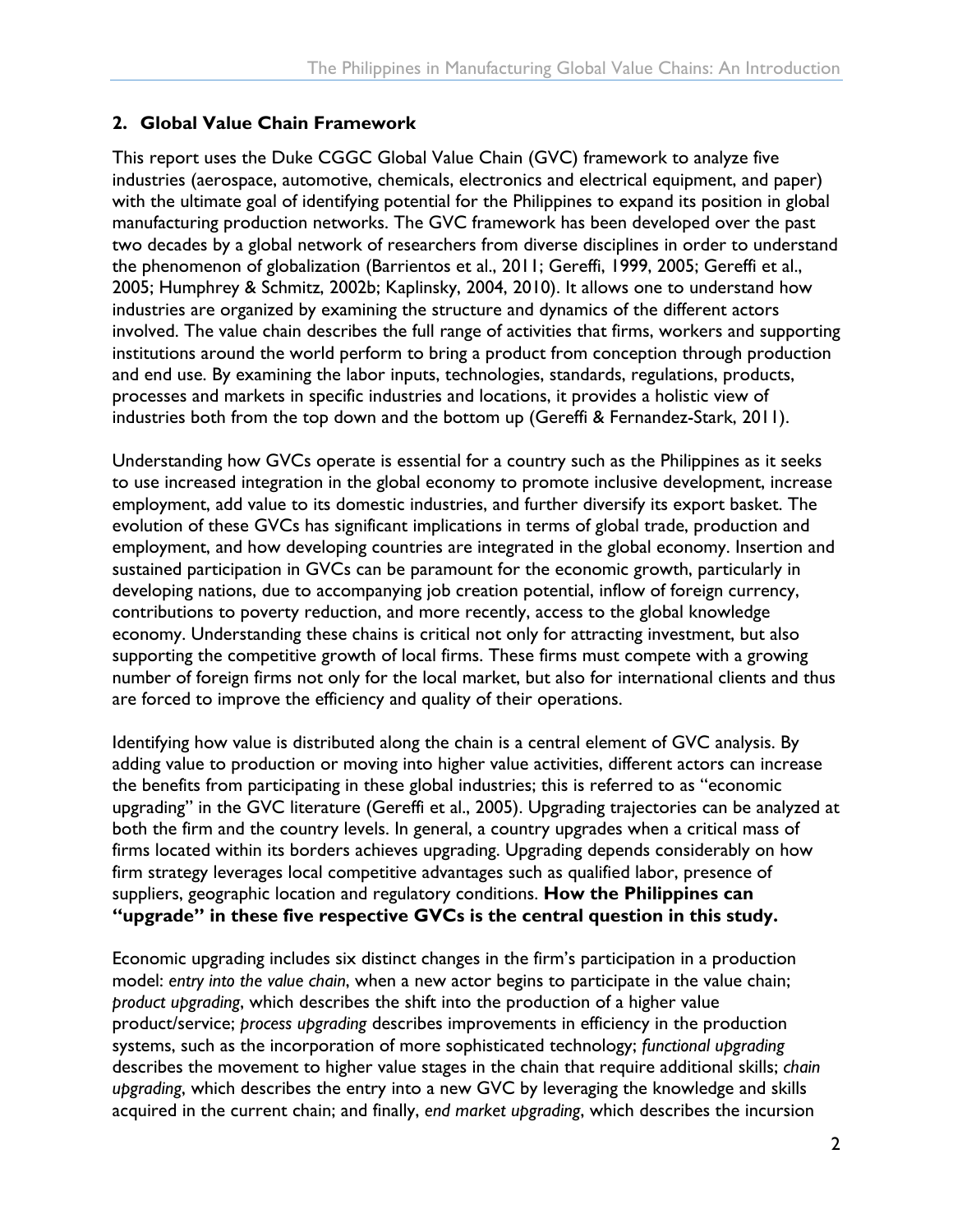into new market segments (Gereffi, 2005; Fernandez-Stark, et al., 2011; Humphrey & Schmitz, 2002). Countries often pursue functional upgrading as the most direct way of increasing the value of their participation in these chains. Yet, in developing countries, product and process upgrading are often more easily attainable – particularly in the short to medium term, since they may require relatively minor adjustments in production and skills development with lower overall investment. Mapping out these upgrading trajectories in GVCs helps policymakers to define their ultimate upgrading goals by identifying the specific activities that their firms currently perform, as well as potential future opportunities for these firms (Gereffi & Fernandez-Stark, 2011).

Powerful lead firms determine how resources and knowledge are generated and distributed through the chain (Gereffi, 1994; Humphrey & Schmitz, 2002a). In the past, the large flow of information regarding production processes between these lead firms and suppliers helped to facilitate development of capabilities, and expertise of the latter were important drivers for upgrading in developing countries (Gereffi, 1999). This system is being transcended by the development and use of global standards by lead firms to shape their supplier behavior. These standards allow for the timely and efficient dissemination of large quantities of codified information regarding both the characteristics of the product and the manner in which it is produced to meet the quality requirements of developed-country markets. Through these measures, lead firms can ensure a consistent supply of products from diverse groups of global providers. As compliance is essential for sustained value chain participation, the widespread adoption of standards has required developing country industries to undergo both product and process upgrading. To meet these standards, producers must enhance their efficiency and systematically increase productivity (Altenburg & von Drachenfels, 2006). Adopting the necessary protocols often requires financial, informational and network resources that are beyond the scope of suppliers in emerging markets, and thus can serve as important barriers to GVC participation (Lee et al., 2010; Paus & Gallagher, 2008).

The GVC framework has been used to different degrees to understand the five industries studied. The electronics sector was one of the first industries to adopt a global production model to leverage Asian supply chains and has a larger body of literature.<sup>1</sup> Important GVC analysis in this area has been led by Sturgeon (DTI, APMP, et al., 2014; Sturgeon, 2003; Sturgeon & Kawakami, 2011). Sturgeon has also contributed to a broad literature on automotive value chains at both the regional and global level, placing the industry's evolution into the context of the GVC methodology (Sturgeon & Florida, 2000; Sturgeon & Van Biesebroeck, 2011; Sturgeon et al., 2008). In the aerospace sector, seminal GVC works have been carried out by Niosi & Zhegu (2010; 2005), with more recent work by Bamber & Gereffi (2013). The chemicals and paper industries, on the other hand, have been analyzed very little using the GVC framework.

 $<sup>1</sup>$  Due to increasing overlap between the electronic and the electrical equipment industries, both at the firm and</sup> trade-statistics level, these two industries were analyzed together. Unlike electronics, there is not a previous body of GVC literature on the electrical segment.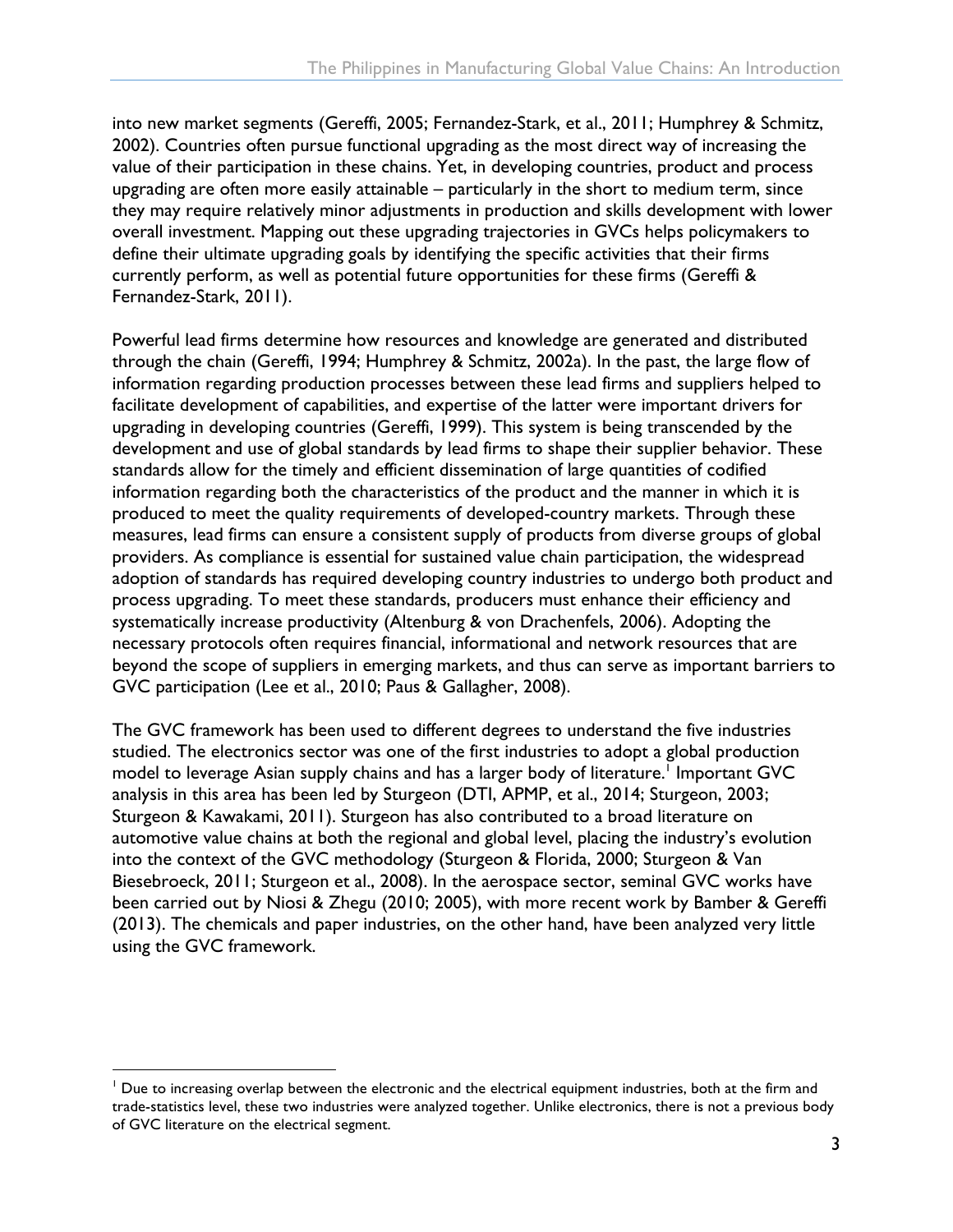#### <span id="page-8-0"></span>**3. Methodology**

This research draws on multiple sources of information: an extensive review of the academic and business literature available for these five global value chains; in-country interviews with representatives from the private sector, government and regulatory bodies and academic institutions; national industry roadmaps prepared by leading industry associations; aggregated international and national trade data from the Philippines as reported in the United Nations Statistics Division database, UN Comtrade. In the case of the paper industry, extensive use was made of the FAOStat database on production and exports. Three firm-specific datasets provided by the Philippines Statistics Authority (PSA), the Philippines Export Zone Authority (PEZA) and the Department of Trade and Industry-Board of Investments (DTI-BOI) were also used. The first dataset provided firm-specific import and export data from 2007–2014; the second draws on company registration for PEZA-status under the country's export processing zone regime for relevant years from 1974–2015 (September) and finally, the third dataset covered DTI-BOI-approved investments from 1974-2015. The PSA database included 10-digit Philippine Standard Commodity Classification (PSCC) codes, trade value, and destination/origin by company. In order to provide anonymity, a dummy code was used in place of the firm name. This dataset was used to explore the activities being performed by different firms in each GVC, concentration of exports in various sectors, backward linkages, primary end markets and type of products exported at a more detailed level than is provided with six-digit data available in UN Comtrade. Additional data, particularly concerning number of firms and total employment in 2010 for the sectors as a whole, was derived from the Philippines Annual Yearbook (2013) published by PSA. The Trade in Value Added database, hosted by the Organisation for Economic Cooperation and Development (OECD) was also used, however, findings were not incorporated into the reports as the level of aggregation in the statistics, combined with the Philippine comparatively low levels of trade, led to misleading cross-country analysis in these industries.

Firms participating in GVCs were identified based on the analysis of the DTI-BOI and PEZA investment lists, individual industry roadmaps, review of press releases for new foreign direct investment in the country, lead firms identifying their local suppliers and competitors, and a review of earlier studies in select industries. 69 individuals were interviewed at twenty-nine firms (the majority of the interviewees were in senior management positions), six industry associations and eight public and educational institutions. $^2$  Companies interviewed were identified by Duke CGGC and interviews were requested and coordinated by the Department of Trade and Industry, with assistance from USAID, through both the Science, Technology, Research and Innovation for Development (STRIDE) and Advancing Philippine Competitiveness (COMPETE) programs.

 $2$  A list of the interviews conducted for this project is included in the Appendix.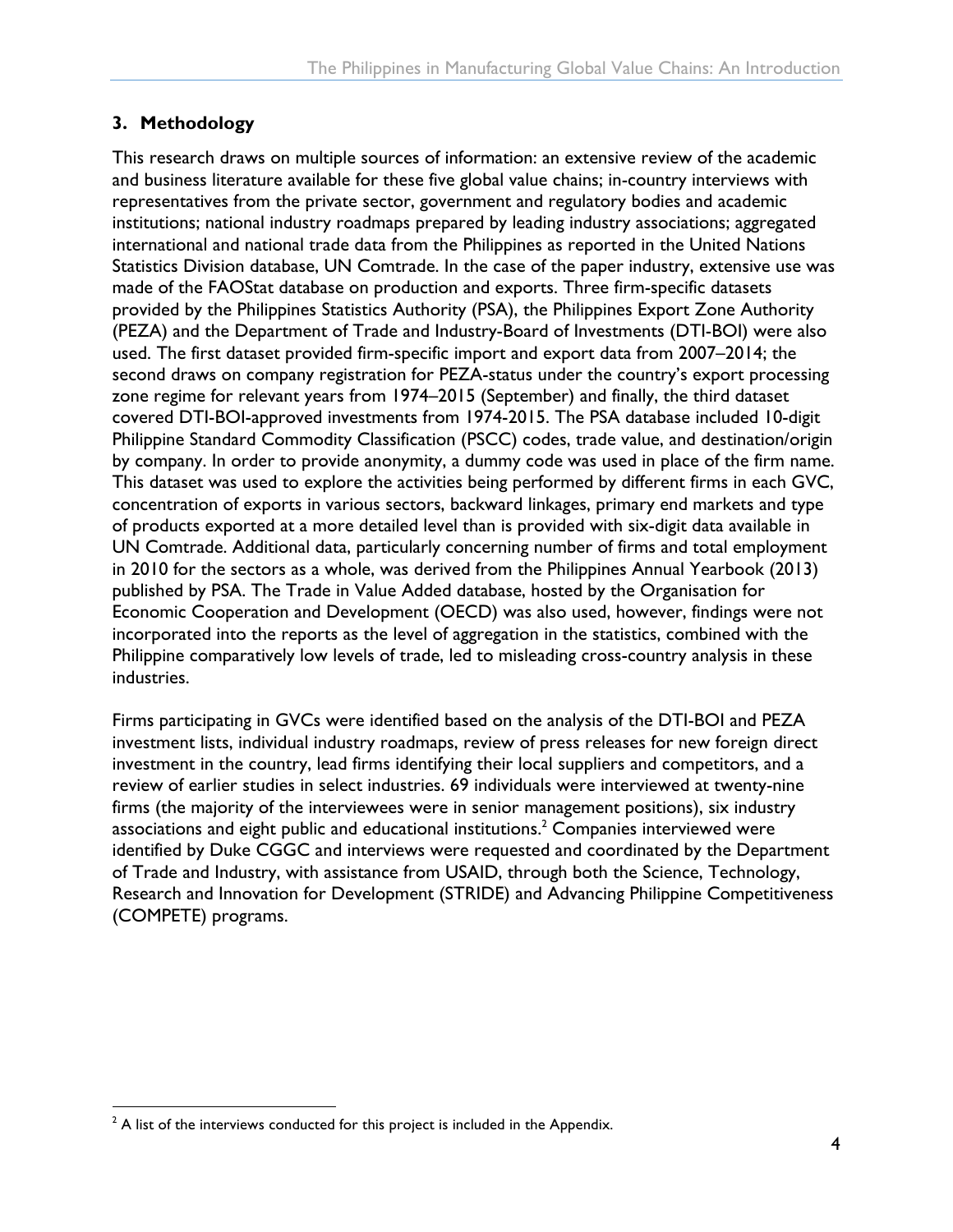#### <span id="page-9-0"></span>**4. Philippine Economic Development: Foundations for GVC Participation**

The Philippines is among the fastest-growing economies in the world with an average annual GDP growth of 5.4% in the last ten years (IHS Connect, 2016). The country is following a steady path to growth after decades of economic stagnation driven by a growing population, trade, investment and a large and active diaspora. One of the key agenda of recent governments has been inclusive economic growth through creating more jobs and consequentially reducing poverty (NEDA, 2011). The economic boom started in the early 2000s; in just 12 years, the country tripled its GDP per capita from close to US\$900 in 2001 to US\$2,800 in 2013 (World Economic Forum, 2016b). With 100 million people, the country is categorized as a 'lower middle income' with a large population living abroad (The World Bank, 2016b). Progress has been made in public health, access to financing, government stability, and developing an ethical and educated labor force (World Economic Forum, 2016b). Political stability, a sound macroeconomic environment and a robust education system have facilitated this boom. By 2015, the Global Competitiveness Report by the World Economic Forum ranked the country 47<sup>th</sup> out of 140 economies, having risen 24 places since 2006 (World Economic Forum, 2006, 2016b). While, certain weaknesses continue to erode competitiveness and hamper its participation in GVCs including poor infrastructure, corruption and a lack of innovation, important efforts are already underway to address many of these challenges. Nonetheless, many of these are long-term initiatives and thus will take some time to enhance the country's participation in GVCs.

This section provides a brief overview of the country's current participation in GVCs at an aggregate level followed by insights into key elements of the country's economic, social and institutional environment that enhance or inhibit upgrading of this participation in an effort to provide the reader with the broader context for individual industry studies.

#### <span id="page-9-1"></span>**4.1. Trade**

The Philippines is a relative newcomer to GVCs compared to other countries in the ASEAN region. Over the past few decades, the economy of the Philippines has evolved from an agriculturally based one to one dependent on services, with manufacturing—until recently playing a more marginalized role. This is reflected in the country's export basket and its participation in GVCs. In 2014, total exports reached US\$87 billion; of this, services exports accounted for approximately 28.5%, having grown four times since 2005 to reach US\$25 billion (UNCTAD, 2016). Comparatively, goods exports have grown by less than 100%, from US\$37 billion to US\$62 billion during the same period. Today, services represent as much as half of goods exports. Manufacturing exports have been dominated by the electronics and electrical equipment industry (HS 84 & 85). With a combined export value of US\$32 billion in 2014, these two categories accounted for 52% of the Philippines' product exports. $^3$  Given its importance, the sector was selected for GVC analysis in this study. Other leading manufacturing exports include precision equipment, vehicles, ships and apparel.

<sup>&</sup>lt;sup>3</sup> Where electronics and electrical (E&E) components exports overlapped with the automotive and aerospace industries, these were excluded from the E&E report to avoid double-counting.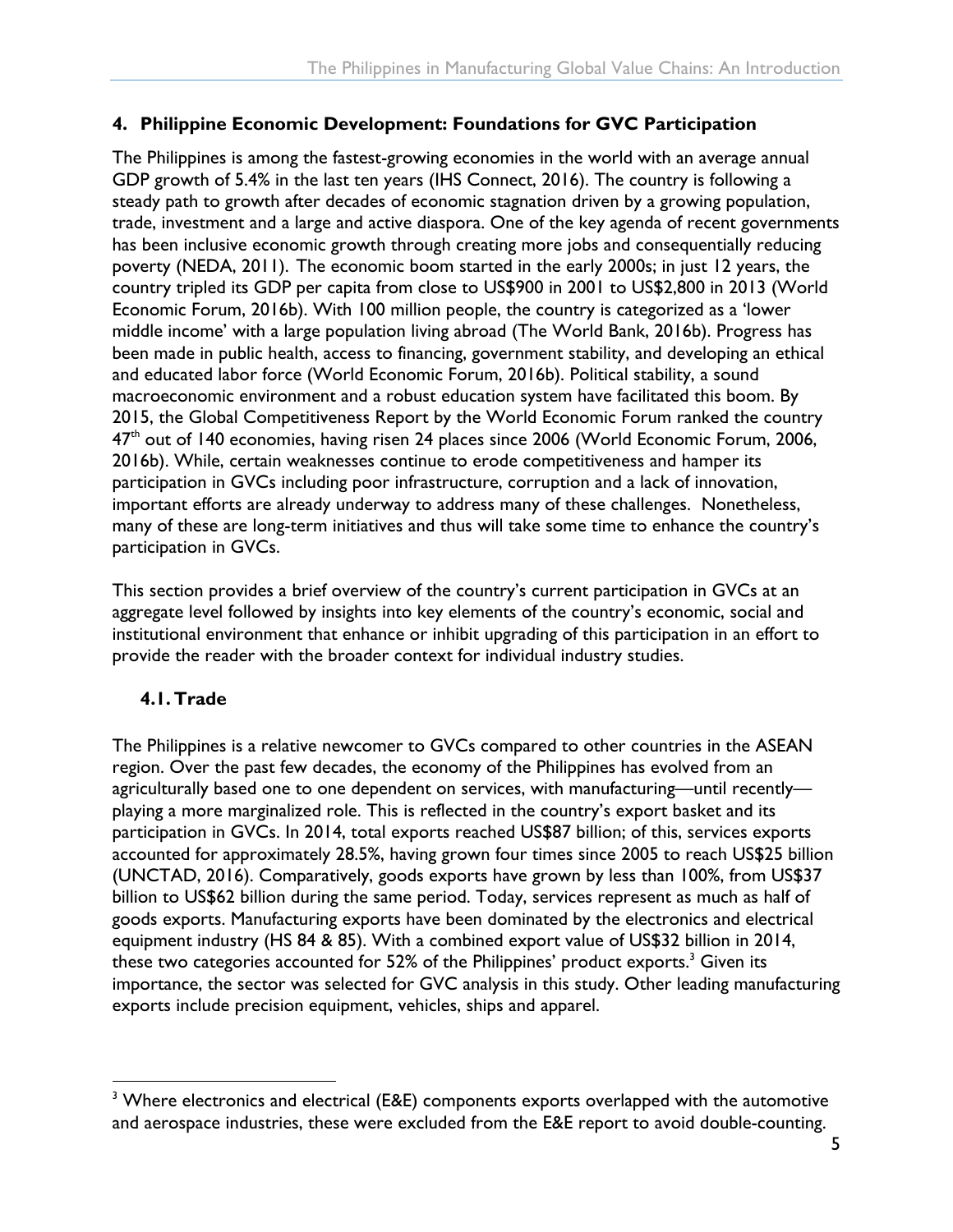| <b>HS</b>       | <b>Description</b>                                                         | Value (\$, Billion) |              |                | <b>Share of Total</b><br>Exports (%) |      |              |           | <b>CAGR</b>     |             |
|-----------------|----------------------------------------------------------------------------|---------------------|--------------|----------------|--------------------------------------|------|--------------|-----------|-----------------|-------------|
| Code            |                                                                            |                     | 2010         | 2012           | 2014                                 | 2007 |              | 2010 2012 | 2014            | 2007-<br>14 |
| Total           |                                                                            | 50.5                | 51.5         | 52.0           | 61.8                                 |      |              |           |                 | 2.9%        |
| 85              | Electrical machinery and<br>equipment and parts thereof                    | 22.2                | 14.2         | 20.5           | 23.1                                 | 43.9 | 27.6         | 39.4      | 37.4            | 0.6%        |
| 84              | Machinery and mechanical<br>appliances; parts thereof                      | 10.8                | 6.2          | 7.4            | 8.9                                  | 21.4 | 12.1         | 4.1       | 14.4            | $-2.7%$     |
| 44              | Wood and articles of wood;<br>wood charcoal                                | 0.8                 | 1.1          | 2.2            | 3.1                                  | 1.6  | 2.1          | 4.3       | 5.0             | 21.0%       |
| 26 <sub>1</sub> | Ores, slag and ash                                                         | 0.9                 | 0.8          | $\overline{L}$ | 2.9                                  | 1.7  | 1.5          | 2.2       | 4.6             | 18.6%       |
| 90 <sub>1</sub> | Optical, photographic,<br>measuring, precision, medical,<br>etc. equipment | 1.2                 | 0.5          | 2.1            | 2.3                                  | 2.3  | 1.0          | 4.0       | 3.7             | 10.3%       |
| 27              | Mineral fuels, mineral oils and<br>products of their distillation          | $\mathsf{I}$ .4     | $\mathsf{L}$ | 1.3            | 1.8                                  | 2.8  | 2.1          | 2.4       | 3.0             | 3.8%        |
| 08              | Edible fruit and nuts; peel of<br>citrus fruit or melons                   | 0.7                 | 0.6          | 1.0            | 1.7                                  | 1.3  | $\mathsf{L}$ | 2.0       | 2.7             | 14.2%       |
| 87              | Vehicles other than railway or<br>tramway rolling stock                    | 1.8                 | 1.9          | 1.9            | 1.7                                  | 3.6  | 3.6          | 3.7       | 2.7             | $-1.2%$     |
| 89              | Ships, boats and floating<br>structures                                    | 0.0                 | 0.4          | $\mathsf{L}$   | 1.6                                  | 0.1  | 0.8          | 2.1       | 2.5             | 72.8%       |
| 15              | Animal/vegetable fats and oils                                             | 0.7                 | 1.3          | $\mathsf{L}$   | 1.5                                  | 1.5  | 2.5          | 2.2       | 2.4             | 10.4%       |
| 61              | Apparel and accessories,<br>knitted or crocheted                           | $\mathsf{L}$        | 0.6          | 0.8            | 0.1                                  | 2.1  | 1.2          | 1.6       | 1.7             | $-0.6%$     |
| 29 <sub>1</sub> | Organic chemicals                                                          | 0.1                 | 0.4          | 0.5            | 0.9                                  | 0.3  | 0.7          | 0.9       | $\mathsf{I}$ .4 | 31.0%       |
| 62              | Apparel and accessories,<br>woven                                          | 1.2                 | 0.5          | 0.7            | 0.8                                  | 2.4  | 0.9          | 1.4       | 1.3             | $-6.1%$     |
| 73              | Articles of iron or steel                                                  | 0.3                 | 0.3          | 0.5            | 0.7                                  | 0.5  | 0.5          | 0.9       | $  \cdot  $     | 14.9%       |
| 74              | Copper and articles thereof                                                | 1.5                 | 1.0          | 0.8            | 0.7                                  | 2.9  | 2.0          | 1.6       | 1.1             | $-10.7%$    |
|                 | Top 15 (in 2014)                                                           | 44.6                | 30.7         | 43.1           | 52.6                                 | 88.4 | 59.5         | 82.9      | 85.1            | 2.4%        |

<span id="page-10-0"></span>**Table 1. Philippine Top 15 Exports by HS Code: 2007, 2010, 2012 and 2014**

Source: UN Comtrade; based on two-digit HS chapter, HS02; retrieved 10/12/15; represents Philippine exports to the world. Shading indicates CAGR is greater than the Philippines economy-wide average for the given time frame.

The Philippines trades mostly with regional partners, including Japan, China/Hong Kong and Singapore (UNComtrade, 2015; UNCTAD, 2016b). This is partly a result of strong **regional trade agreements**. The Philippines maintains close economic links with its Southeast Asian neighbors; membership in the Association of Southeast Asian Nations (ASEAN) has encouraged open trade links and given the Philippines a greater degree of political influence on the regional stage (IHS Connect, 2016). The ASEAN Free Trade Agreement (AFTA) was signed in 1993, and expanded in late 1990s (ASEAN, 2016a). This agreement brought together ten countries with diverse populations and varying levels of economic development, as shown in Table 2. The agreement covers the reduction of tariffs as well as the elimination of non-tariff barriers, harmonization of customs nomenclature, valuation, and procedures and development of common product certification standards. ASEAN took a step closer to becoming a fully integrated economic union with the ASEAN Economic Community (AEC), which came into effect at the end of December 2015.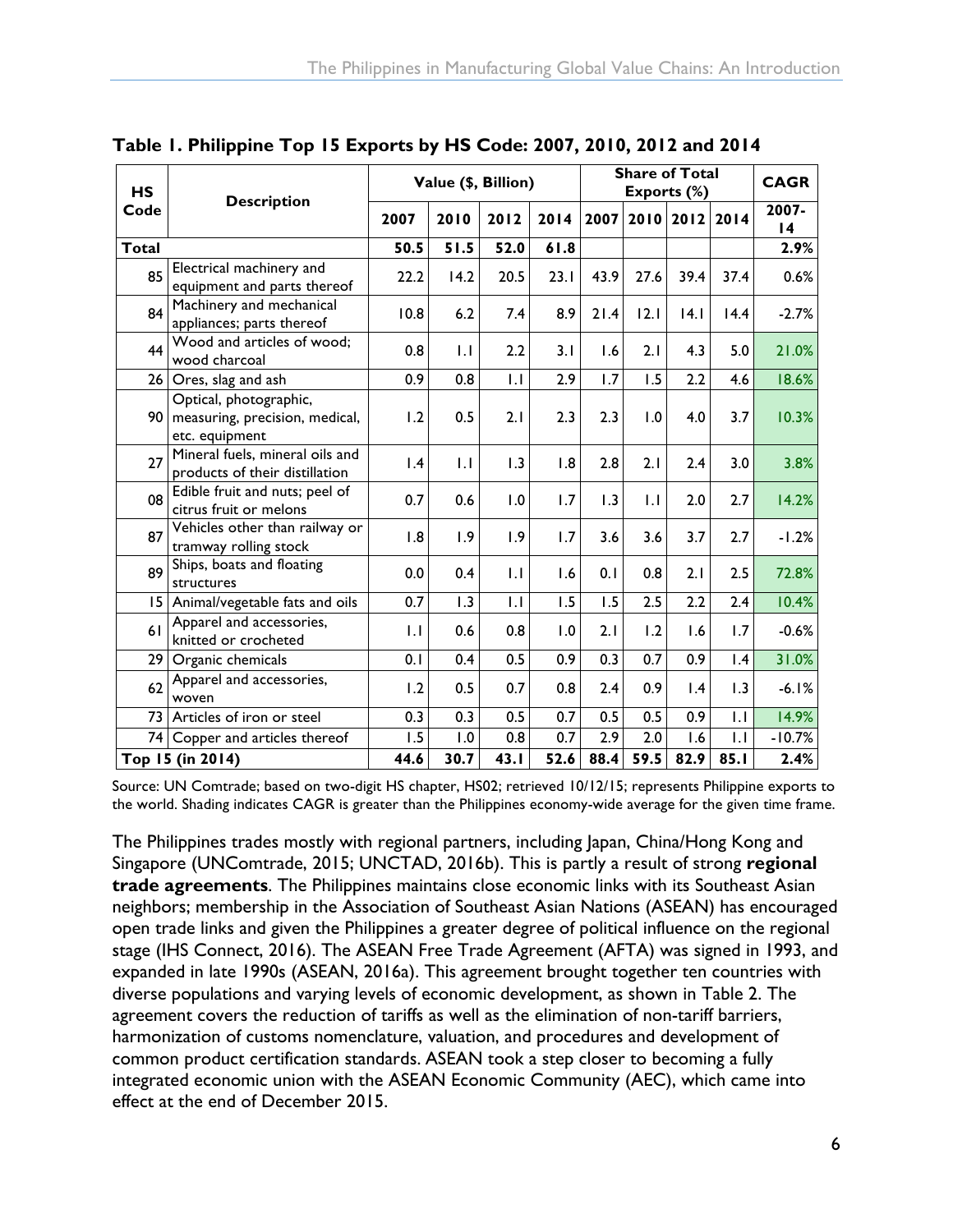| Country                     | <b>GDP</b> per<br>capita<br>(current,<br>PPP) | Population  | <b>Merchandise</b><br><b>Exports</b><br>(US\$ billion) | <b>Key Products Exported</b>                                                      |
|-----------------------------|-----------------------------------------------|-------------|--------------------------------------------------------|-----------------------------------------------------------------------------------|
| Singapore                   | 82,763                                        | 5,469,700   | 410                                                    | Electronics and electrical products, refined<br>petroleum, chemicals and plastics |
| <b>Brunei</b><br>Darussalam | 71,184                                        | 417,394     | $\mathbf{1}$                                           | Petroleum and liquefied natural gas                                               |
| Malaysia                    | 25,638                                        | 29,901,997  | 234                                                    | Electronics, petroleum and palm oil                                               |
| <b>Thailand</b>             | 15,735                                        | 67,725,979  | 228                                                    | Electronics and electrical products, plastics,<br>auto and auto parts             |
| <b>Indonesia</b>            | 10,517                                        | 254,454,778 | 176                                                    | Minerals, Palm oil, machinery/electrical                                          |
| <b>Philippines</b>          | 6,969                                         | 99,138,690  | 62                                                     | Electronics and electrical products,<br>minerals and vegetable products           |
| Vietnam                     | 5,629                                         | 90,730,000  | 150                                                    | Electronics and electrical products, apparel and<br>footwear                      |
| Laos                        | 5,320                                         | 6,689,300   | 4                                                      | <b>Wood and Minerals</b>                                                          |
| Cambodia                    | 3,262                                         | 15,328,136  | П                                                      | Textiles, apparel, footwear                                                       |
| Myanmar                     | 1,324                                         | 53,260,000  | 12                                                     | Petroleum gas, dried legumes, rough wood and<br>precious stones                   |

<span id="page-11-0"></span>**Table 2. Key Indicators ASEAN Member Countries, 2014**

Source: CID (2016); World Bank (2016a); exports: UN Comtrade (based on total HS02) except Myanmar & Laos.

The ASEAN Economic Community (AEC) agreement will facilitate trade among member countries in both goods and services sectors through a variety of measures designed to increase regulatory consistency and customs communication among the 10 member nations tariffs have been nearly eliminated, restrictions in the trade of services have been reduced, barriers to labor mobility have been curtailed (although not completely removed), and obstacles to capital mobility have been restricted. This agreement has facilitated the creation of a common market of over 600 million people, close to the size of the European Union (EU-28). Over the next decade, policymakers have set goals of fully implementing the ASEAN Single Window,<sup>4</sup> the ASEAN-wide Self-Certification,<sup>5</sup> and the ASEAN Trade Repository.<sup>6</sup>

The size of the ASEAN market has provided Southeast Asian countries with greater leverage in the global trade arena. ASEAN has signed commercial agreements with several partners, facilitating market access across all major markets in Asia: (1) ASEAN-China Free Trade Agreement (ACFTA) was signed in 2002 creating the largest free trade area globally in terms of population and third largest in terms of nominal GDP; (2) ASEAN-India Free Trade Agreement (AIFTA) in 2003. This is a framework agreement that eventually will lead to a Regional Trade and Investment Area (RTIA), which includes FTA in goods, services, and investment; (3) ASEAN-Korea Free Trade Agreement (AKFTA) signed in 2005; (4) ASEAN-Japan Comprehensive Economic Partnership Agreement (AJCEPA). This partnership signed in 2008

<sup>&</sup>lt;sup>4</sup> The ASEAN Single Window will standardize customs duties and declarations, government permits, commercial documents, flight handling information, and other regulatory measures between participating countries.

<sup>&</sup>lt;sup>5</sup> ASEAN Self-Certification would allow certified exporters to declare all goods comply with rules of origin instead of national governments.

<sup>&</sup>lt;sup>6</sup> National trade repositories among ASEAN countries currently provides information about general import tariffs, preferential tariffs, rules of origin, non-tariff measures, national trade and customs laws and regulations, and lists of authorized traders. The ASEAN effort would link the individual repositories across the region.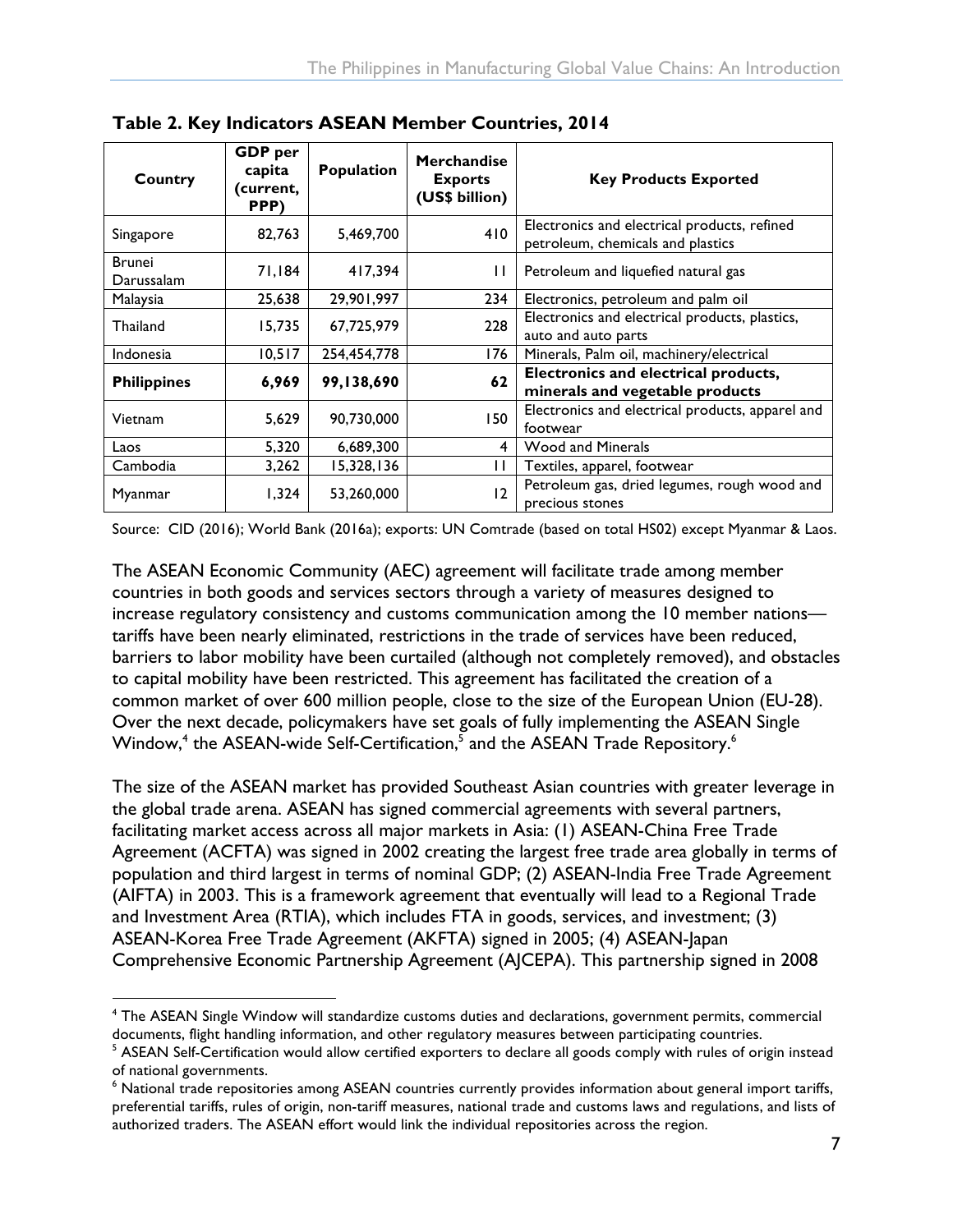provides the basis for the establishment of a future FTA; and finally, (5) Australia-New Zealand Free Trade Agreement (AANZFTA) in 2009 (ASEAN, 2016b; DTI, 2016c).

Membership of ASEAN has been important for the Philippines to gain access to new end markets. Independent of the group, the Philippines has not signed any bilateral trade agreements with major markets. Negotiations are underway with both the US and EU, however, they are not yet near completion. Negotiations with the US, which started in 1989, are still under consultation (ARIC, 2016), while negotiations for a EU-Philippines FTA began in 2015 (European Council, 2016). Nonetheless, the Philippines has been a long-standing beneficiary of the Generalized System of Preferences (GSP) programs of both markets. These provide preferential tariff-free access to the US (US Department of State, 2015), and through the EU GSP+ program to which the Philippines was admitted in 2014, $^7\,$  tariff free entry of some 6,274 products with local content over 40% (European Commission, 2015). It is the only GSP+ beneficiary country in ASEAN. Overall, these agreements have not resulted in increased exports for the Philippines. EU exports have remained approximately the same between 2003 and 2014 (UNComtrade, 2015), while exports to the US have declined by 8% since 2003 (United States Trade Representative, 2016).

#### <span id="page-12-0"></span>**4.2.Investment**

The country has been the recipient of considerable foreign direct investment in the recent years, ramping up investment by approximately five times since 2010, driven to a large degree by manufacturing and services investments, indicating that government efforts to attract manufacturing operations are paying off to some degree. In 2014, FDI amounted to US\$6.2 billion, accounting about 2.5% of the country's GDP (UNCTAD, 2016b; World Bank, 2016b). The number of foreign investors increased by an impressive 89% from 2011 to 2014. Japanese and US firms are the main investors in a range of sectors including: automotive components, chemicals, consumer products, energy, industrial machinery, healthcare and business services, and real estate.<sup>8</sup> In 2015, manufacturing and energy sectors attracted the highest investment values, accounting for 55% and 19% respectively (PSA, 2016a). Business services attracted the largest number of projects (DTI-BOI, 2014b).

DTI-BOI is the key agency responsible for overall investment promotion in the country. One of the key goals of DTI-BOI is to attract FDI to support the country's economic growth agenda in sustainable and inclusive growth. Efforts to improve the investment environment have been rewarded; major credit rating agencies have classified the country as 'investment grade' since 2013, qualifying the country as 'stable' for investors. Standard & Poor's has raised the long-term sovereign rating positioning twice to BBB, higher than India, Italy and South Africa. In addition, according to UNCTAD, the Philippines is among the top 20 host economies for FDI during 2013-2015 (Trading Economics, 2016; UNCTAD, 2013). 9

<sup>&</sup>lt;sup>7</sup> Some electronics products are excluded from GSP benefits as 'import-sensitive' products.<br><sup>8</sup> By value, however, cumulative investment between 2012 and 2014, was highest from financial centers (e.g. British Virgin Islands and the Cayman Islands), followed by the Netherlands thanks to a major expansion from Unilever,

accounting for 26% of FDI in 2014 (DTI-BOI, 2014b).<br><sup>9</sup> This is based on 159 MNCs survey responses.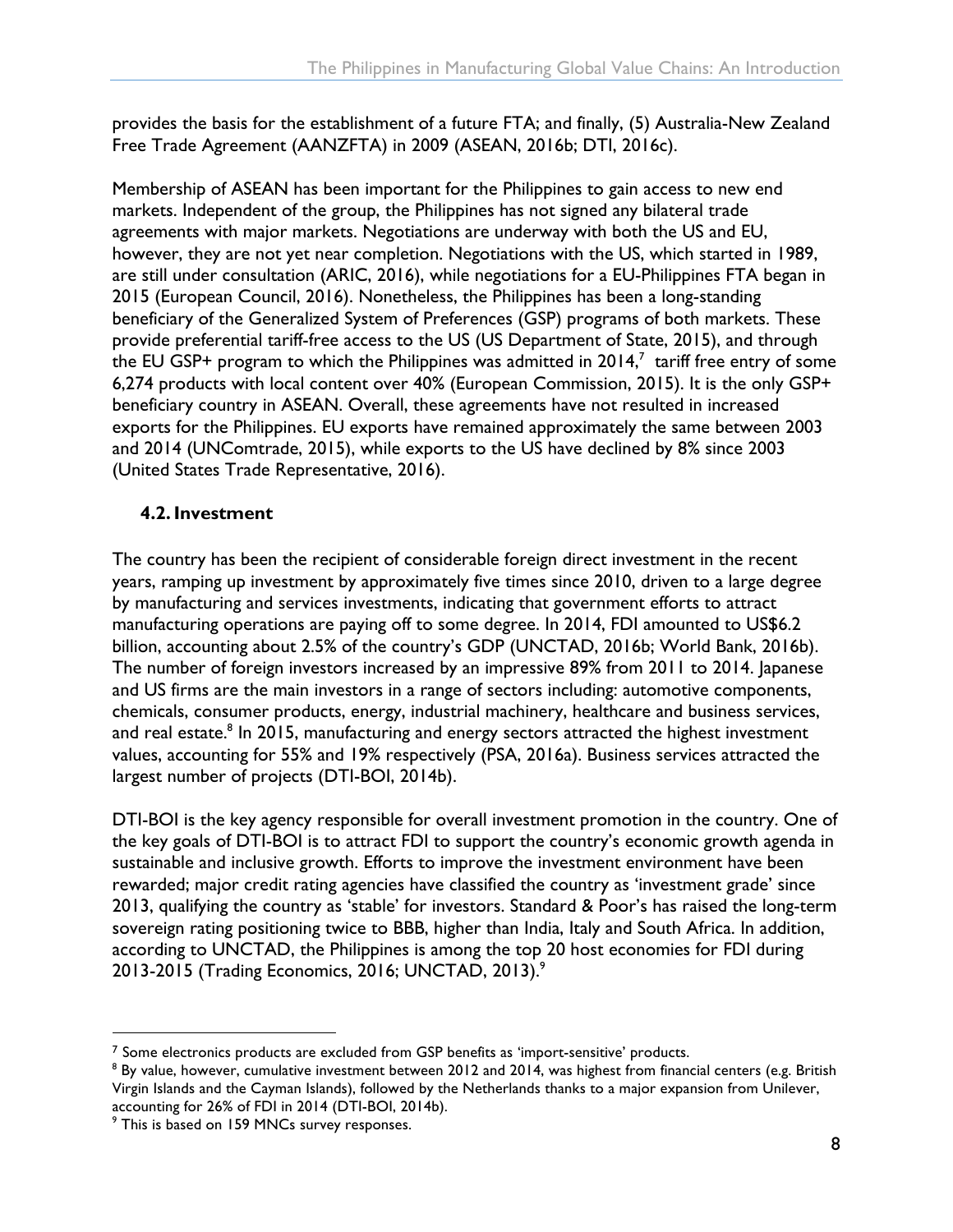#### **Incentives for Investors**

An important share of foreign and domestic investment oriented to GVC participation in the manufacturing sector takes place in the export processing zones (EPZs) throughout the country. The Philippine Economic Zone Authority (PEZA), attached to Department of Trade and Industry, is the government agency that promotes investments, extends assistance, registers, grants incentives, and facilitates the business operations of investors in exportoriented manufacturing and service facilities inside EPZs. It also oversees and administers incentives to EPZ developers and/or operators (PEZA, 2016a). Two additional investment promotion agencies manage a small number of zones—the Bases Conversion and Development Authority—in charge of converting the former US military bases,<sup>10</sup> and the Subic Bay Metropolitan Authority (SBMA).

PEZA EPZs have played a key role in supporting the Philippines GVC participation to date. Between 2001 and 2009, PEZA exports grew by US\$10 billion to reach US\$28.9 billion, (Manasan, 2013). By 2015, the zones accounted for 85% of the country's total exports and 84% of FDI (Field Research, 2016). The number of direct workers in PEZA zones increased by 10 percent annually on average between 2001–2015 from 289,548 to 1.2 million people (56% in manufacturing) (Field Research, 2016; Manasan, 2013).

Key benefits of operating in EPZs include income tax holidays, tax and duty free imports, reduced bureaucracy such as simplified import and export procedures, and access to special non-immigrant visas for employees. The income tax holiday exempts companies from paying the standard 30% income tax. Once the tax holiday ends, PEZA firms pay a single 5% tax in lieu of any and all other taxes. Philippine EPZs are open to both foreign and domestic investors, either to serve as indirect exporters (selling/servicing firms in the EPZs) or as direct exporters, provided exports account for at least 70% of their output (Field Research, 2016). Domestically owned firms have a lower threshold, and exports must account for just half of their output to qualify for PEZA status.

In addition, the Philippine government offers incentives through DTI-BOI for firms seeking to leverage the domestic market demand to drive economies of scale and scope. These investments are unrestricted in terms of sales to the export or domestic market. These investments must fall under one of the prioritized sectors in the Investment Priority Plan (IPP) developed every three years by DTI-BOI.<sup>11</sup> The prioritized manufacturing sub-sectors in  $2014$ -2016 relevant to this study include automotive parts and components, hybrid and electric vehicles, aerospace parts and components, oleo- and petrochemicals and chlor-alkali operations, copper wire and virgin pulp production (DTI-BOI, 2015a). These sectors were chosen for their job creation and upgrading potential, as well as to diversify the country's industrial base. Both domestic and export oriented investment incentives are detailed in Table 3.

<sup>&</sup>lt;sup>10</sup> The two bases were closed in 1992 and 1993.<br><sup>11</sup> Firms may be eligible to apply for "pioneer" status, extending the potential tax holiday from six to eight years in domestic market operations and from four to six years in export-oriented operations, if they are using innovative technologies in the Philippines, or manufacturing innovative products – particularly in the area of alternative fuels or where they leverage large amounts of domestically produced raw materials.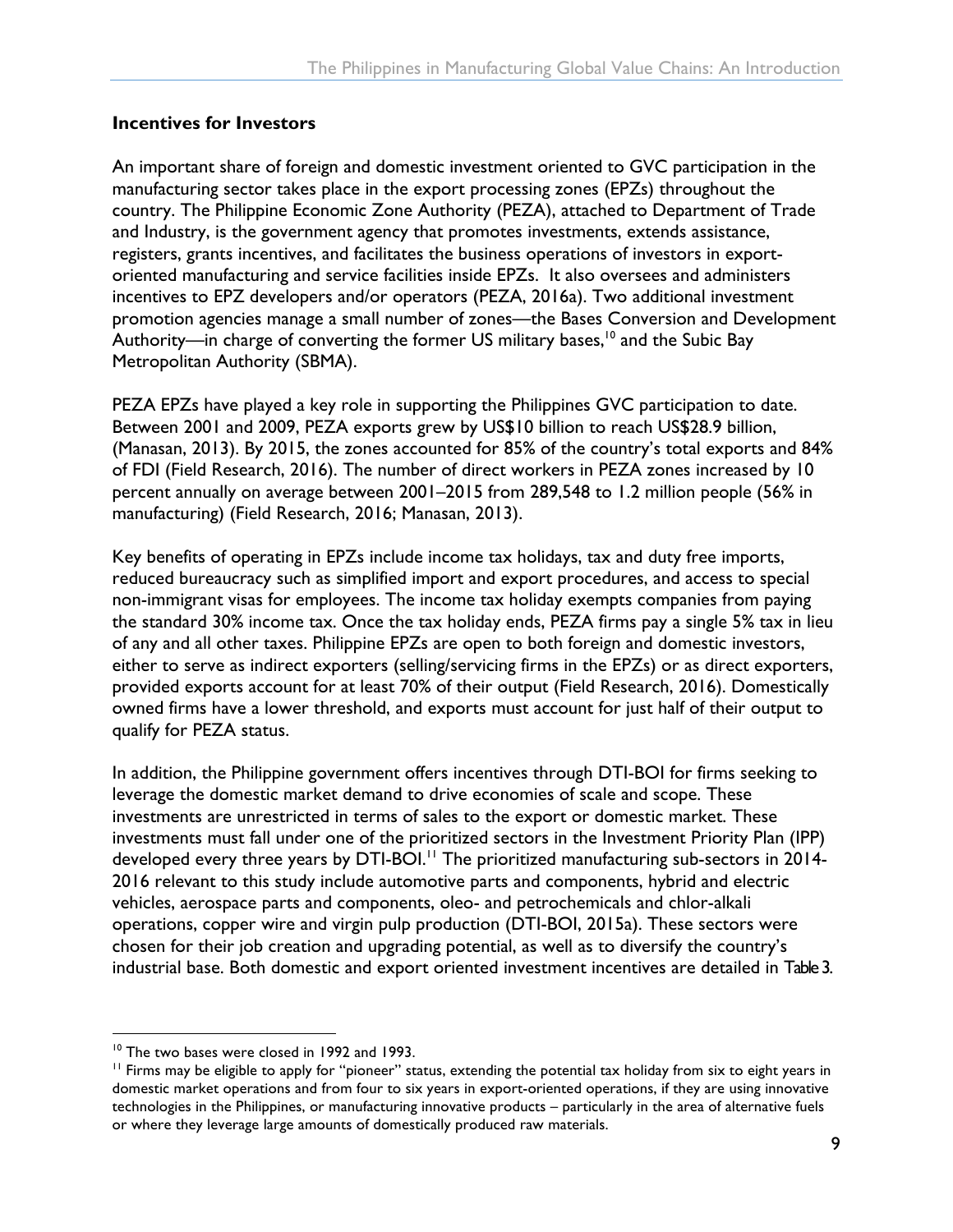<span id="page-14-0"></span>

| Table 3. Investment Incentives for Manufacturing Firms in the Philippines |  |  |  |  |
|---------------------------------------------------------------------------|--|--|--|--|
|                                                                           |  |  |  |  |

| Investment/<br><b>Incentive</b><br>Requirement                      | <b>Details</b>                                                                                                                                                                                                                         | Time<br><b>Frame</b>                     | <b>Unrestricted</b><br><b>Investments</b><br>(BOI)                                                           | <b>Export</b><br>Market-<br>Oriented<br><b>Investments</b><br>(PEZA)            |
|---------------------------------------------------------------------|----------------------------------------------------------------------------------------------------------------------------------------------------------------------------------------------------------------------------------------|------------------------------------------|--------------------------------------------------------------------------------------------------------------|---------------------------------------------------------------------------------|
|                                                                     | • Pioneer project                                                                                                                                                                                                                      | 6-8 years                                | Up to 8 years                                                                                                | Up to 6 years                                                                   |
|                                                                     | Non-pioneer project                                                                                                                                                                                                                    | 4-6 years                                | Up to 6 years                                                                                                | Up to 4 years                                                                   |
| Corporate Income<br>Tax Rate<br><b>Exemptions</b><br>(standard 30%) | Income Tax holiday (ITH) extension, depends<br>on:<br>• Net forex earnings of US\$500 million<br>Capital equipment: labor <us\$10,000 1<br="" :="">• Local raw materials &gt; 50% of total raw<br/>materials</us\$10,000>              | $Up$ to $3$<br>years (I per<br>criteria) | ✓                                                                                                            | ✓                                                                               |
|                                                                     | • Special 5% tax (gross income) in lieu of other<br>national and local taxes                                                                                                                                                           | Post-ITH<br>period                       | No                                                                                                           | ✓                                                                               |
| <b>Tax Credit</b>                                                   | • Equivalent of 25% of duties for import<br>substitution of raw materials used in producing<br>non-traditional exports<br>Equivalent of 100% of taxes and duties on<br>$\bullet$<br>domestic capital equipment                         |                                          | • Raw<br>materials tax<br>credit<br>• Reduced<br>rates on<br>capital<br>equipment                            | ✓                                                                               |
| Import Duties: Raw<br>Materials,<br>Components,<br>Capital Goods    | Duty-free imports                                                                                                                                                                                                                      |                                          | Spare parts only<br>(reduced rates<br>on others)                                                             | ✓                                                                               |
| <b>Export and Excise</b><br>Tax                                     | • Exempt                                                                                                                                                                                                                               | No limit                                 | 10 year<br>exemption                                                                                         | ✓                                                                               |
| Right to<br>Remittances/<br>Repatriation Tax                        | • Yes                                                                                                                                                                                                                                  |                                          | ✓                                                                                                            | ✓                                                                               |
| Sales Tax/<br>Consumption Tax                                       | $\bullet$                                                                                                                                                                                                                              |                                          | No                                                                                                           | Exempt                                                                          |
| Minimum Exports                                                     | Minimum export requirement; (actual and<br>intended)                                                                                                                                                                                   |                                          | None                                                                                                         | 70% (Foreign<br>firms)<br>50% (Domestic<br>firms)                               |
| Ownership                                                           | • Foreign ownership permitted<br>Repatriation of profits<br>$\bullet$                                                                                                                                                                  |                                          | 40%<br>Limited                                                                                               | 100%<br>Yes                                                                     |
| Other<br>Requirements/<br><b>Benefits</b>                           | Employment of foreign nationals<br>• Additional deductions for training expensive and<br>labor expenses;<br>Simplified import-export procedures (Electronic<br>٠<br>Import Permit System and Automated Export<br>Documentation System) |                                          |                                                                                                              | 100% foreign<br>employment<br>permitted in<br>first year; after<br>that $5\%$ . |
| Strategic Sub-Sector                                                | Identification of specific sub-sectors eligible to<br>apply for incentives                                                                                                                                                             |                                          | Aerospace,<br>Automotive,<br>Chemicals,<br>Shipbuilding,<br>Virgin Pulp, Iron<br>and Steel and<br>Tool & Die |                                                                                 |

Sources: DTI-BOI (2014a); Field Research (2016); Manasan (2013); PEZA (2015, 2016b)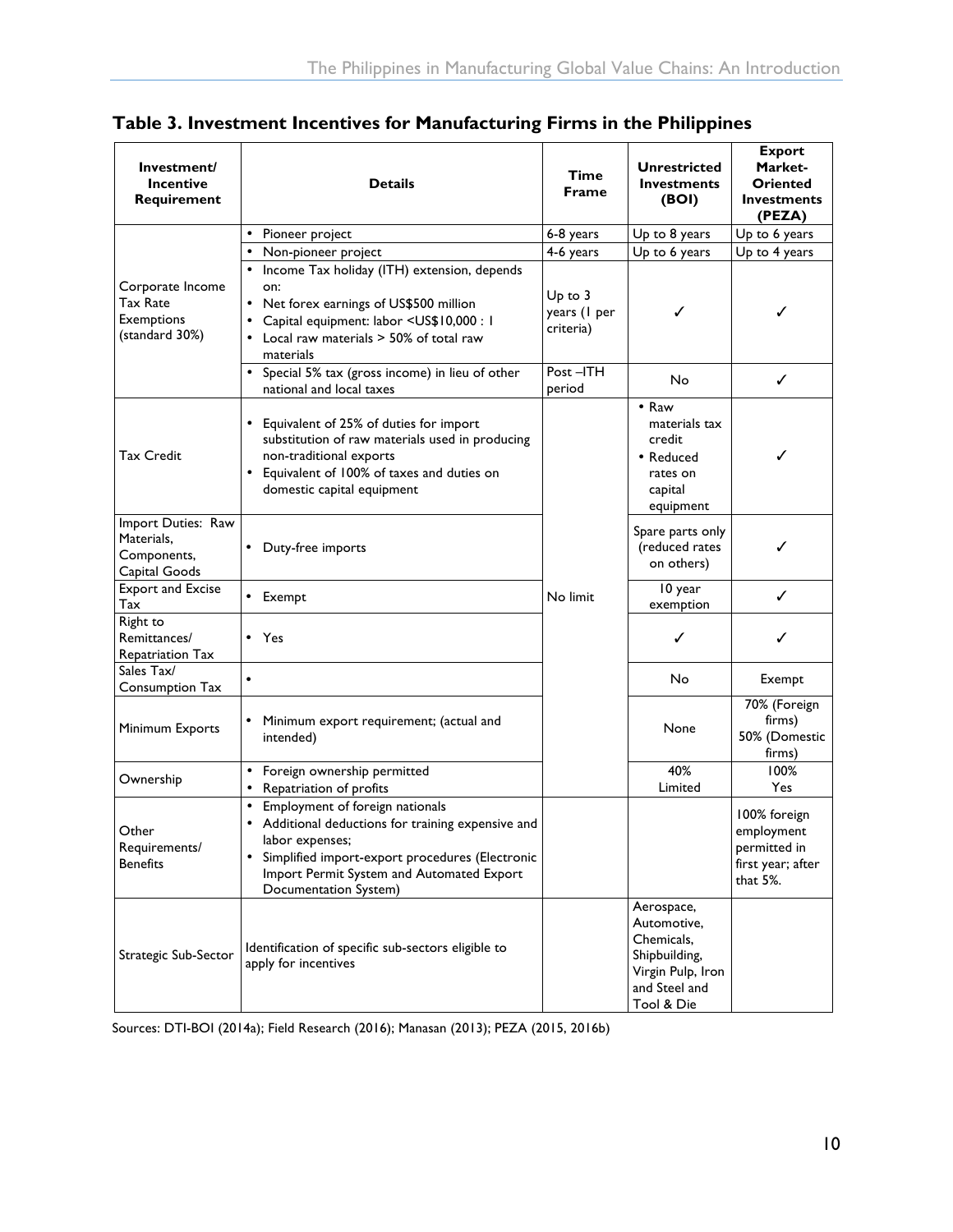#### <span id="page-15-0"></span>**4.3. Human Capital**

The Philippine labor force is considered by firms to be one of the country's most important assets. In 2015, the size of the labor force was 39 million, with an unemployment rate that has been declining from over 10% in the last decade to 6.4% in 2015. Employment share is lowest in industry at just 17% compared to 54% in services and 29% in agriculture (PSA, 2015). Of this, manufacturing employment accounted for approximately 10% in 2014. The labor force is concentrated in Luzon, which accounts for 49% (Bureau of Labor and Employment Statistics, 2014). Luzon has two major urban areas, Metro Manila with almost 12 million people and Calabarzon with 12.6 million inhabitants (PSA, 2012). Wages are generally competitive with other countries in the region; although recent growth in the manufacturing sector has cand count its in the region, annough recent growth in the manufaced ing sector has<br>contributed to rising costs, some estimates suggest that the increase may be below that key competitors in the region (DTI-BOI, 2015b). conditioned to rising costs, some estimates s  $U_2$  is the low wage leaded by the low  $U_1$  in  $U_2$ . Due to the low was the low wave levels of  $U_1$  in  $U_2$ Malaysia (US\$651) had substantially higher wages in 2013, although the incorrect of the  $\mu$  below that  $\kappa$ 



<span id="page-15-1"></span>Figure 1. Average Monthly Wages, Asia-Pacific, 2013 (US\$)

 ${\tt Source: ILO (2014)}$  $\mathcal{L}(\mathcal{L} \cup \mathcal{L} \cup \mathcal{L} \cup \mathcal{L} \cup \mathcal{L} \cup \mathcal{L} \cup \mathcal{L} \cup \mathcal{L} \cup \mathcal{L} \cup \mathcal{L} \cup \mathcal{L} \cup \mathcal{L} \cup \mathcal{L} \cup \mathcal{L} \cup \mathcal{L} \cup \mathcal{L} \cup \mathcal{L} \cup \mathcal{L} \cup \mathcal{L} \cup \mathcal{L} \cup \mathcal{L} \cup \mathcal{L} \cup \mathcal{L} \cup \mathcal{L} \cup \mathcal{L} \cup \mathcal{L} \cup \mathcal{L}$ 

Note: \*Average daily wage of salary earnings of regular wage and salaried employees aged 15-59 years, multiplied by 313..52. The exchange rate is from the Statistical Yearbook, India 2014. \*\* Based on an establishment survey !!!!!!!!!!!!!!!!!!!!!!!!!!!!!!!!!!!!!!!!!!!!!!!!!!!!!!!!!! with broad coverage; Hong Kong, and Japan refer to full-time employees. \*\*\*Based on establishment surveys; calculated as employment-weighted average of urban units and private enterprises.\*\*\*\* Based on administrative records from Central Provident Fund Board. aculated as employment-weighted average of urban poverty and anonymic on  $\frac{1}{2}$ 

English speaking workers with strong soft skills are considered a plus in every industry analyzed. Foreign investors tend to highlight that Filipinos are committed to work, responsible and loyal (Field Research, 2016). This sentiment is reflected in the low attrition rates.<sup>12</sup> One of the main labor issues in the country, however, is brain drain and the loss of talented and qualified employees to other countries. There are an estimated 10 million Filipino workers based overseas. Foreign-exchange remittances amount to around 10% of the country's GDP (IHS

 $12$  Of the five industries studied, only the chemical sector indicated high attrition rates.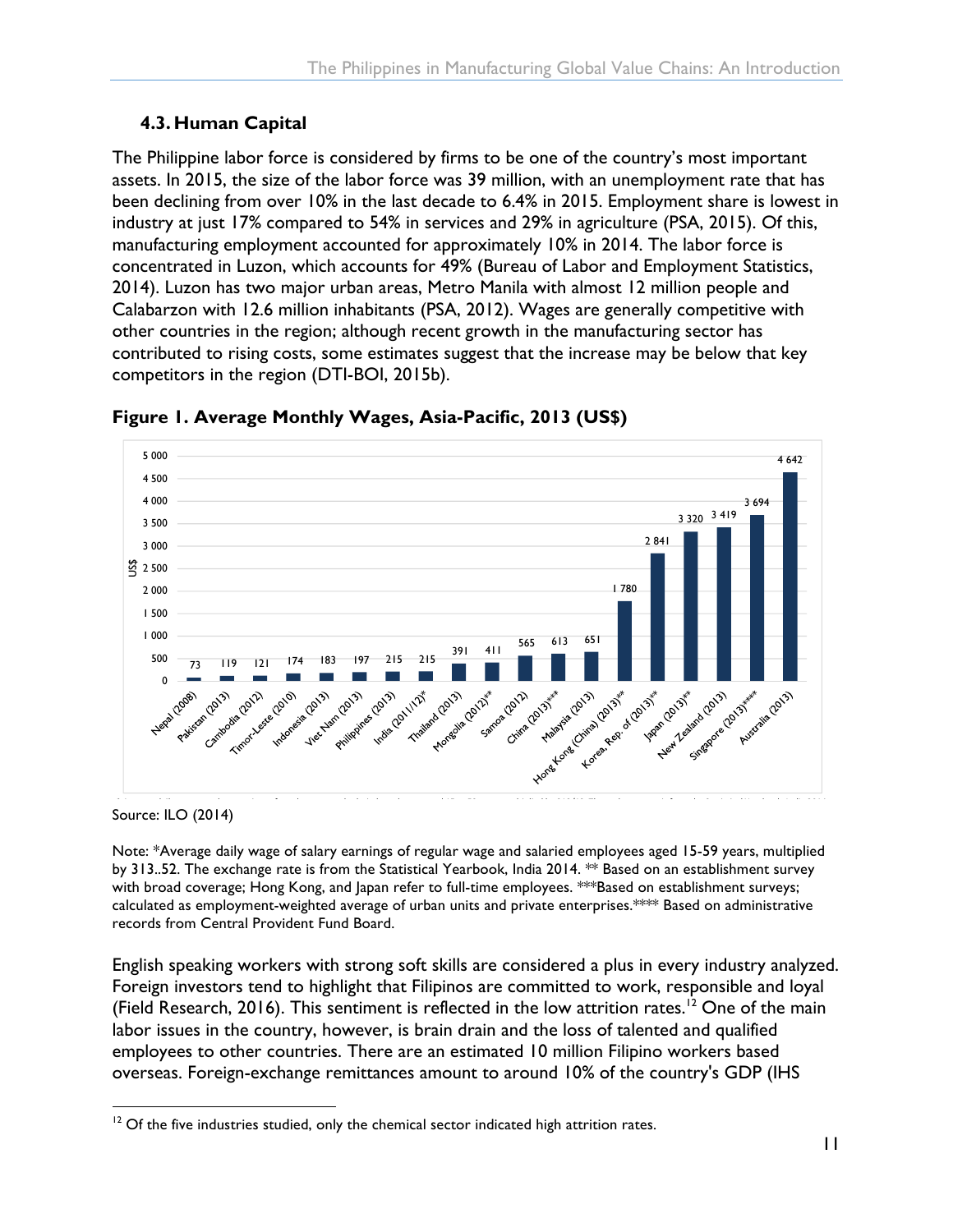Connect, 2016; UNCTAD, 2016b). Many of the Filipino professionals who migrate are highly skilled professionals, including doctors and nurses, engineers, and information technology specialists (IHS Connect, 2016). The Philippines Oveseas Employment Administration alone had placed some 1.8 million Filipinos abroad by 2013 (Philippine Overseas Employment Administration, 2014). This included an annual average of approximately 7,300 engineers (the equivalent of 15% of the graduating class of 2013) and 10,250 engineering technicians between 2008 and 2010 (TESDA, 2014).

#### *Education*

The literacy rate has improved dramatically; from 92.3% in 2000 to 97.5% in 2010 (PSA, 2016b). The country has continued to invest heavily in education with a vision of inclusive growth in the Philippine Development Plan 2011-2016 (NEDA, 2011). Several laws have been passed to secure these goals in recent years. For example, in 2013, kindergarten was made compulsory (UNESCO, 2015), while the entire primary and secondary education system was restructured in 2012 to align it with other countries in the AEC and to ensure responsiveness to changing demands for labor in the global economy.

The education system is now divided as follows: *primary* (6 years); *secondary* (6 years; the last two are divided in upper secondary and upper technical); and *tertiary* (Goverment of the Philippines, 2016). Due to changes in the number of years in secondary school, there will be a two-year period, beginning in 2017 with very few new high school graduates to enter into the labor force. This will be reflected at the university level four to five years later. This may have strong short-term impact in economic sectors that hire high school graduates. Some other changes include the creation of the Philippine Qualifications Framework (PQF) in 2012; the PQF recognizes the development of skills and knowledge acquired through different ways and methods and not only formal education. This also allows for continued entry and exit of the education system, facilitating ongoing skills upgrading, essential for GVC participation and upgrading in the long term (Gereffi et al., 2011). Furthermore, it is designed to support mobility through comparability and mutual recognition of skills across countries (UNESCO, 2015). This is important as the Philippines strengthens its ties with the AEC which allows for the free movement of labor.

At the tertiary level from which the manufacturing sector tends to draw its labor force, there are 3 million students enrolled at approximately 2,300 institutions in the Philippines; just less than 30% are state universities and colleges (SUCs) while around 70% are private. Graduation rates at 17.2% (CHED, 2016) could be improved. Leading universities include University of the Philippines—with campuses throughout the archipelago, Ateneo de Manila University, De la Salle University and University of Santo Tomas (Top Universities, 2016). The manufacturing sector draws primarily on the country's engineering graduates which account for approximately 11% of the country's graduates. Enrollment in engineering and technology courses has increased by 55% between 2005/6 (298,964) and 2014/15 (463,221). The number of graduates from these courses also increased during that period, from 48,466 to 65,660 (35%). However, desertion remains an important problem, as with the rest of the tertiary sector; just 18% of students enrolling in engineering and technology courses in 2010/11 graduated in 2014/15.<sup>13</sup> These

<sup>&</sup>lt;sup>13</sup> In the US, the overall graduation rate in 2013 was 59% (IES, 2016). However, the rate drops in science, technology, engineering, or mathematics (STEM) related discipline. The graduation rate for Latino, Black and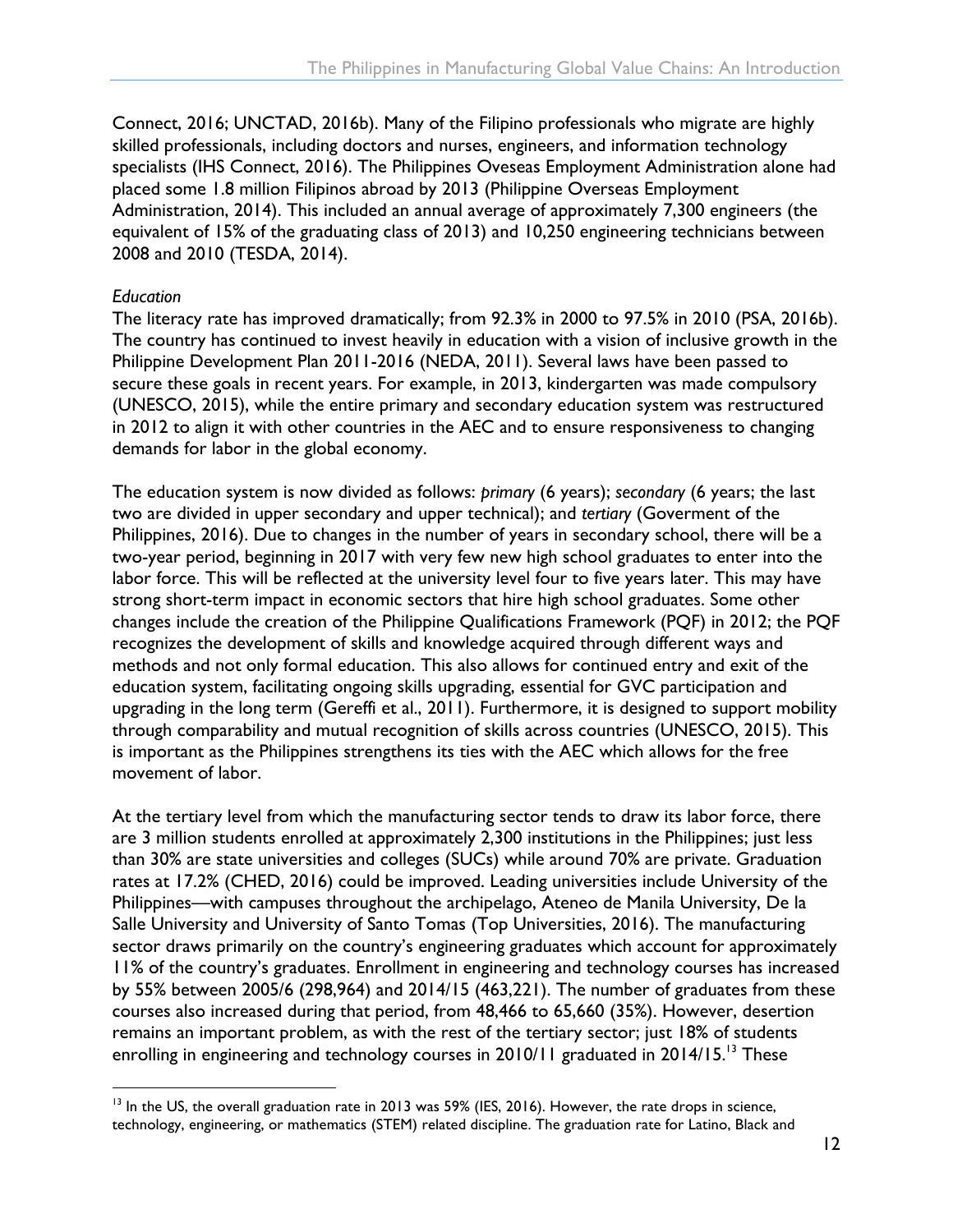programs are typically five years in length and require either a thesis or on-the-job training to graduate (CHED, 2016). Graduate level training is available although at a smaller scale than undergraduate programming and few courses correspond to the manufacturing sector; 28% of higher education institutions offer master's programs<sup>14</sup> and 14% offer doctoral programs. The most popular programs include education, public administration, nursing, business administration, and philosophy (Ofreneo, 2014).

| <b>Discipline</b>                          | 2005-06 | 2007-08 | 2009-10 | $2011 - 12$ | $2013 - 14$ |
|--------------------------------------------|---------|---------|---------|-------------|-------------|
| <b>Business Administration and Related</b> | 95,004  | 94,034  | 117,399 | 141.327     | 169,846     |
| <b>Education and Teacher Training</b>      | 67.297  | 63,188  | 56,419  | 69.738      | 98,277      |
| Information Technology                     | 37,440  | 38,237  | 49.786  | 66,672      | 72,976      |
| <b>Engineering and Technology</b>          | 48.466  | 47.725  | 49.373  | 56,690      | 63,539      |
| Medical and Allied                         | 88,134  | 121,702 | 116,380 | 80,800      | 50,513      |
| <b>Others</b>                              | 84.537  | 81.054  | 91.974  | 107.343     | 130, 137    |
| <b>TOTAL</b>                               | 420,878 | 445,940 | 481,331 | 522,570     | 585,288     |

<span id="page-17-1"></span>**Table 4. University Graduates in the Philippines by Popular Disciplines, 2005-2014**

Source: CHED (2016a)

l

Note: Figures include pre-baccalaureate to doctoral programs.

#### <span id="page-17-0"></span>**4.4. Other Competitiveness Factors**

Participation and upgrading in manufacturing GVCs also requires an enabling environment that is conducive to trade and investment. In particular, transportation and energy infrastructure are critical factors for GVC engagement in production. Upgrading into more sophisticated segments of value chains—focused on knowledge intensive operations requires a rigorous protection of intellectual property and ideas. A conducive business environment helps reduce the overall cost of participation and enables countries to be more competitive. The Philippines has made efforts to improve these areas, however, they remain constraining factors for GVC growth.

**Infrastructure and related services** is a key determinant of competitiveness in GVCs, affecting principally transportation/logistics and energy (Bamber et al., 2013; Kowalski, 2014; Taglioni & Winkler, 2016). This is heightened in archipelago countries such as the Philippines where domestic shipping must play an important role (Taglioni & Winkler, 2016). As seen in Table 5, the Philippines ranks very poorly in the majority of the infrastructure indicators compared to neighboring countries. This is a serious challenge for investors seeking to establish production facilities in the country (IHS Connect, 2016), particularly as alternative destinations in the region seek to increased connectivity further (UNCTAD, 2016a). It is estimated that the economic cost of congestion in Metro Manila alone is about US\$27 billion per year (JICA, 2014; KPMG, 2015).

Native American is close to 15%, while the White and Asian American students who completed their degree is

<sup>24.5%</sup> and 32.4% respectively (Hurtado et al., 2010).<br><sup>14</sup> Around 92,000 enrolled in master's programs in the year 2011-12 and approximately 13% graduated. In the case of doctoral programs, the estimated enrollment in 2011-12 is 11,400 and graduation rate is about 10%.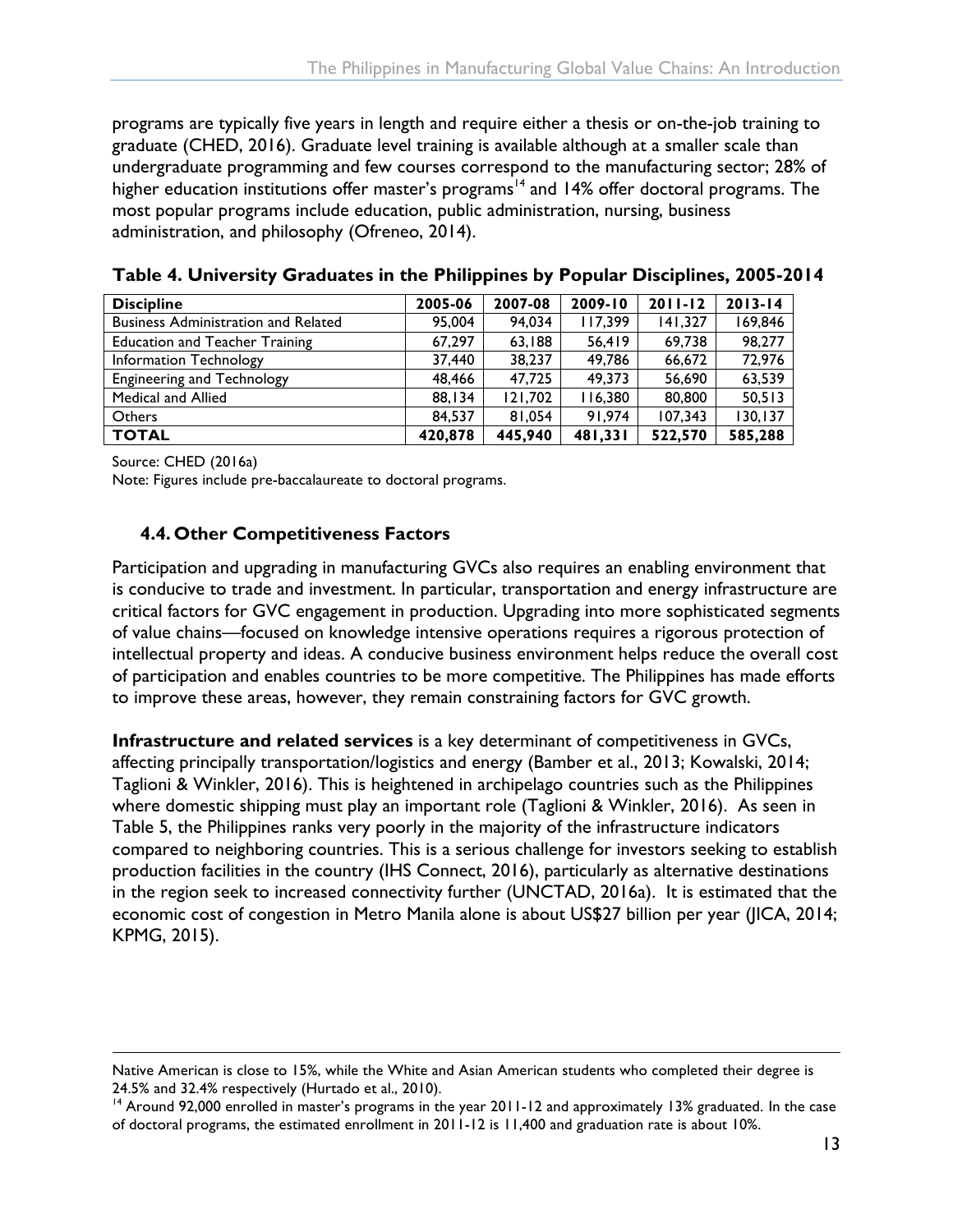| <b>Categories (Ranks out of 140)</b>         | <b>Philippines China</b> |     | <b>Indonesia</b> | Malaysia | <b>Thailand</b> | <b>Vietnam</b> |
|----------------------------------------------|--------------------------|-----|------------------|----------|-----------------|----------------|
| Infrastructure (2 <sup>nd</sup> Pillar Rank) | 90                       | 39. | 62               | 24       | 44              | 76             |
| Overall (transport, comm., energy)           | 106                      | 51  | 81               | 16       | 71              | 99             |
| Roads                                        | 97                       | 42  | 80               | 15       | 51              | 93             |
| Railroads                                    | 84                       | 16  | 43               | 13       | 78              | 48             |
| Ports                                        | 103                      | 50  | 82               | 16       | 52              | 76             |
| Air Transport                                | 98                       | 51  | 66               | 21       | 38              | 75             |
| Availability of Airline Seats                | 27                       |     | 15               | 22       | 4               | 30             |
| <b>Electricity Supply</b>                    | 89                       | 53  | 86               | 36       | 56              | 87             |
| <b>Mobile Phone Subscriptions</b>            | 76                       | 107 | 49               | 24       | 31              | 28             |
| <b>Fixed Telephone Lines</b>                 | 108                      | 63  | 80               | 73       | 88              | 100            |

<span id="page-18-0"></span>**Table 5. General Infrastructure Rankings in ASEAN**

Source: World Economic Forum (2016a); includes all nine areas related to infrastructure (index numbers 2.01- 2.09)

Infrastructure for the manufacturing sector, like human capital, is concentrated in the northern part of the archipelago. There are three main international ports in the Philippines—Manila, Subic and Batangas.<sup>15</sup> These are all located in Luzon and contribute to geographic clustering of the manufacturing sector on the northern island. As the most central port, Manila is often congested; Subic and Batangas, on the other hand, generally operate under capacity, with fewer shipping lines docking in these ports. Port congestion as a result of a 2014 trucking ban during peak hours in Manila—estimated to have cost the Philippines' economy over US\$1 billion by disrupting trade—forced many companies to use the alternative ports (Patalinghug et al., 2015). This shift in practice opened up the potential to redirect trade and increase logistics efficiency.

In response to infrastructure constraints, the government has increased infrastructure spending from around US\$4.4 billion in 2011 to more than US\$8.5 billion in 2014 with a number of new public and private partnerships projects (World Economic Forum, 2014). The government has developed a "Dream Plan" for Metro Manila with a total investment of US\$65 billion in infrastructure to be completed by 2030. The major infrastructure spending is focusing on railways, roads, airports and seaports.

**Energy** deficiencies remain a limiting factor for growth in the manufacturing sector in the near term, as the sector depends heavily on power inputs. Electricity prices are amongst the highest in Asia (Enerdata, 2014). In the recent past, tight and, at times, unreliable supply has required many new investors to build their own power plants or invest in back-up generators, increasing the cost of operating in the country and eroding the advantages of cheaper labor (Field Research, 2016). This is partly due to a lack of investment in new technologies, including enhancements in the grid network (EIU, 2015; Enerdata, 2014; Field Research, 2016). Total installed capacity in 2014 reached 17,944 MW (DOE, 2015). Committed investments, however, to date for 2015-2019 would ramp up an additional 5,200 MW (DTI, SPIK, et al., 2014), increasing capacity by almost 30%. The government estimates that it needs to add around 1,000 MW of new capacity every year to avert a repeat of the energy crisis in 2013 (Enerdata, 2014). Electricity demand in the Philippines is projected to grow at 5.7% per year on average between 2015 and 2020 and 4.6% annually over the next 20 years (EIU, 2015; IEA, 2013).

<sup>&</sup>lt;sup>15</sup> There are other ports throughout the country, including several large ports in Mindanao, however, these are generally smaller in scale and less easily accessible than those in the North.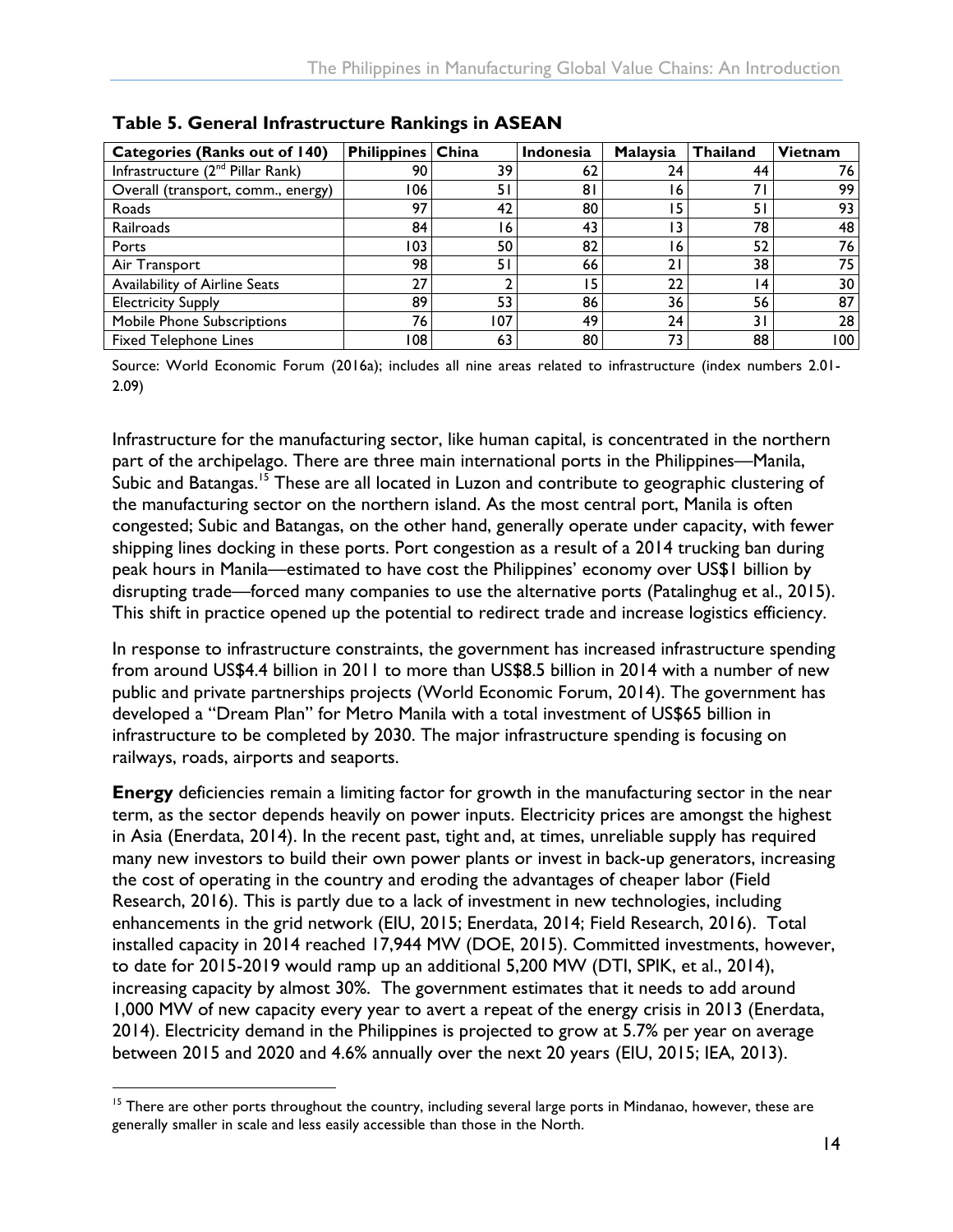The Philippines has made impressive gains in improving its **Intellectual Property (IP) protection framework** in recent years. These include a new legal code which came into effect in 1998 covering copyrights, and enforcement; the creation of an inter-agency taskforce for enforcing these rules, the National Committee on Intellectual Property Rights, in 2008; and the formation of an Intellectual Property Office in 2013. These efforts were recognized in 2014 by the US removal of the Philippines from the Special 301 Watchlist after 22 years (United States Trade Representative, 2014). In 2015, it was ranked  $71<sup>st</sup>$  out of 140 countries by the World Economic Forum's Global Competitiveness Ranking for IP protection, up some 29 places since 2011 (World Economic Forum, 2016b). However, the country still needs to overcome its poor reputation in this area before foreign companies will be willing to locate sensitive technologies and product operations within its borders. In addition, local tax regimes are not conducive to promoting R&D relationships between firms and universities as income from these are highly taxed (USAID, 2014).

The Philippines has also made progress in improving its **general business environment**, however, problems remain particularly with respect to high levels of bureaucracy and corruption. The country is ranked  $95<sup>th</sup>$  out of 167 in Transparency International's Corruption Perception Index (Transparency International, 2015). In the 2016, the World Bank Doing Business report ranked the country 103 out of 189 economies, up from 144 in 2010 (The World Bank, 2016a). Nonetheless, this is below the regional average, as well as below Vietnam, Thailand and Malaysia. Some of the major problems highlighted are difficulties starting a business, enforcement of contracts, high levels corruption, poor infrastructure, tax regulations and government bureaucracy (Field Research, 2016; The World Bank, 2016a).

#### <span id="page-19-0"></span>**4.5. Key Stakeholders Driving Participation in Global Economy**

Concentrated policy efforts have been underway to help the Philippines integrate into the GVCs through its manufacturing sector over the past five years. In 2012, the Department of Trade and Industry-Board of Investments (DTI-BOI) launched an ambitious Industrial Development Program, the first stage of which was the Industry Roadmap Initiative, together with the Chamber of Commerce, in an effort to identify industrial policy needs for a wide range of different industries in the Philippines economy. By 2015, industry roadmaps had been completed for 32 sectors, and 22 more industries had indicated interest in participating in the project. Manufacturing is a key element of this program: the DTI-BOI formulated the Manufacturing Resurgence Program to revitalize the manufacturing sector. It aims to create more stable and decent jobs consistent with the goals of inclusive growth. Specifically, its goal is to increase manufacturing's contribution to the economy to 30% of total value added (up from 22.8%) and to generate 15% of the country's total employment by 2025 compared to the current 10% (DTI, 2016b).

A key outcome of the project has been to cultivate stronger private sector industry associations as well as strengthen public-private coordination. In general, the private sector has assumed a proactive stance vis-à-vis industry development, and the new coordination mechanisms have opened up channels of communication between industry players and the government. In addition, efforts are underway to improve inter-departmental coordination to ensure that policies can be effectively implemented with an inter-agency council. The Industrial Development Council is led by the Secretary of the DTI which is tasked with bringing together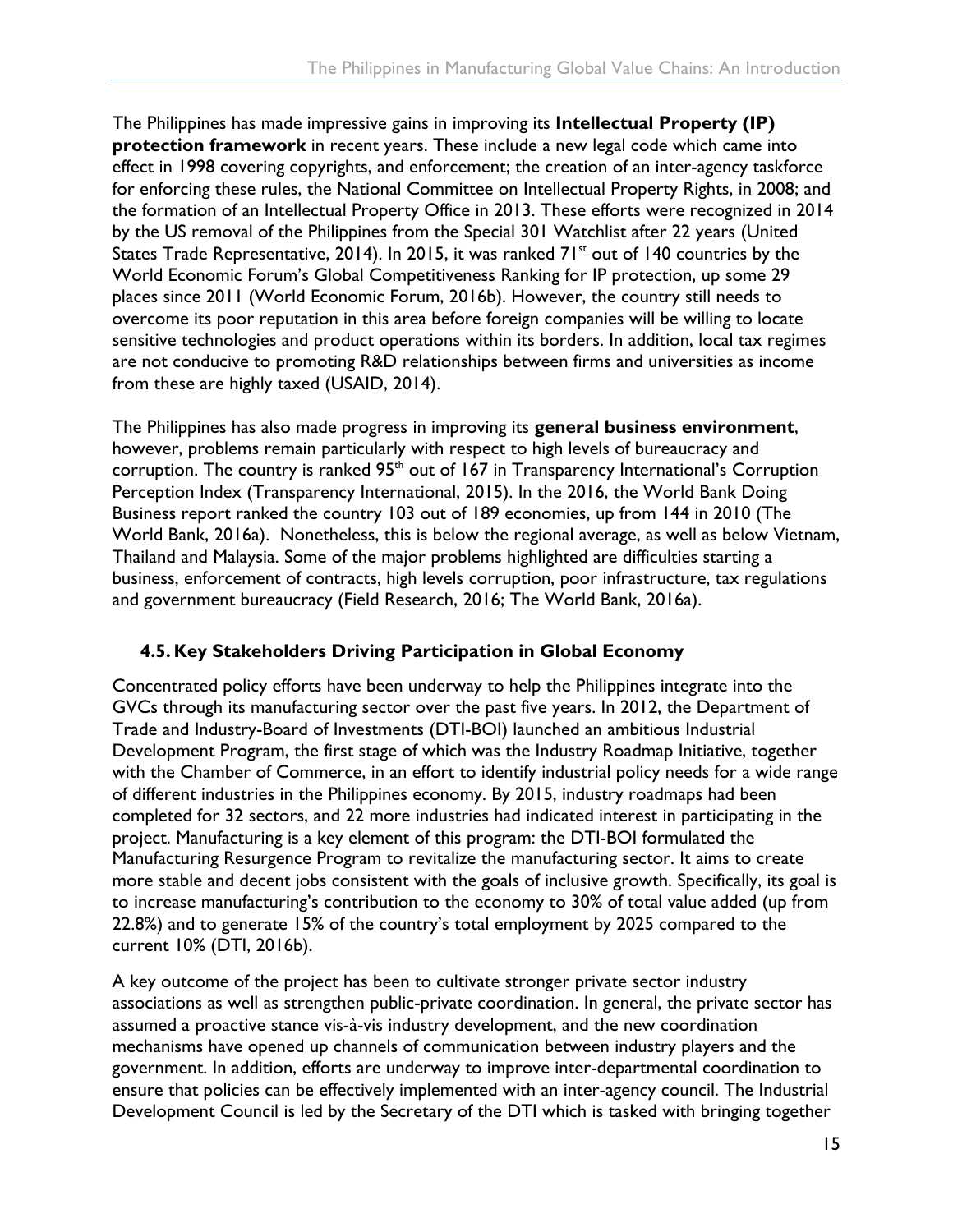working groups – including one on chemicals at the government level (DTI, 2016a; DTI, SPIK, et al., 2014; Field Research, 2016).

| <b>English Name</b>                          | <b>Role in Manufacturing GVCs</b>                                                            |
|----------------------------------------------|----------------------------------------------------------------------------------------------|
| Department of Trade                          | Tasked with coordinating with the private sector to grow the manufacturing sector in         |
| and Industry (DTI)                           | the country; launched the Roadmaps Initiative in 2012.                                       |
| DTI: Board of                                | The Board of Investments, reviews and approves applications for investment incentives        |
| Investments (DTI-BOI)                        | for the industry. Coordinating agency of technical working groups to overcome                |
|                                              | industry-binding constraints.                                                                |
| Industrial Development                       | Initially established in 1996, the IDC was re-convened in April and October 2014. The        |
| Council                                      | council is responsible for inter-departmental coordination for industry growth               |
|                                              | PEZA serves a dual role, managing both the granting of EPZ incentives across the             |
|                                              | country, as well as directly engaging in the promotion of FDI in the country. The            |
| Philippine Economic<br>Zone Authority (PEZA) | organization provides a one-stop-shop for all issues regarding investments and exports.      |
|                                              | PEZA's leadership under Dr. Lilia De Lima has provided important continuity to the           |
|                                              | investment regime in the country.                                                            |
| Commission on Higher                         | CHED is responsible for overseeing higher education in the country. Responsibilities         |
| Education (CHED)                             | include formulation of policy and programming such as foreign scholarships and training      |
|                                              | and accreditation of tertiary educational institutions.                                      |
| Technical Education and                      | TESDA is responsible for technical and vocational training, both offering courses and        |
| Skills Development                           | overseeing other technical institutions in the country.                                      |
| (TESDA)                                      |                                                                                              |
| Philippine Chamber of                        |                                                                                              |
| Commerce and Industry                        | The Chamber has led the private sector response to the manufacturing roadmap<br>initiatives. |
| (PCCI)                                       |                                                                                              |

<span id="page-20-1"></span>**Table 6. Key Stakeholders in Driving Participation in the Global Economy**

Source: Authors.

#### <span id="page-20-0"></span>**5. Organization of the Overall Report**

The remainder of the report includes one report per industry. Each of the five chapters begins with a global perspective of the corresponding GVC and ends with industry-specific upgrading trajectories and recommendations. The global perspective provides a comprehensive overview of the entire industry, including: key sources of demand and supply; stages in which different countries operate; the governance structure of the chain; and the human capital required for each segment. This allows policy makers to understand the geographical distribution of the value chain, identify both potential competitors and buyers, and appreciate how power is exerted through the chain. These characteristics of the chain are important for both FDI recruitment strategies as well as agencies focused on promoting local firm participation in value chains. In particular, knowing the standards that govern entry into the chain is an essential step, and policy makers can support local firms by helping to ensure the presence of certifying firms within the country and providing grants or loans for these firms to achieve certification. As part of this analysis throughout the reports comparisons are made to other competing countries or countries in similar positions to the Philippines as well as to regional peers in the ASEAN region including Malaysia, Thailand, Uruguay, and Vietnam.

Finally, each chapter closes with a discussion of Philippines position in the value chain, identifying upgrading trajectories that may be most suitable for the country to pursue based on its competitive advantages and recommending strategies for upgrading.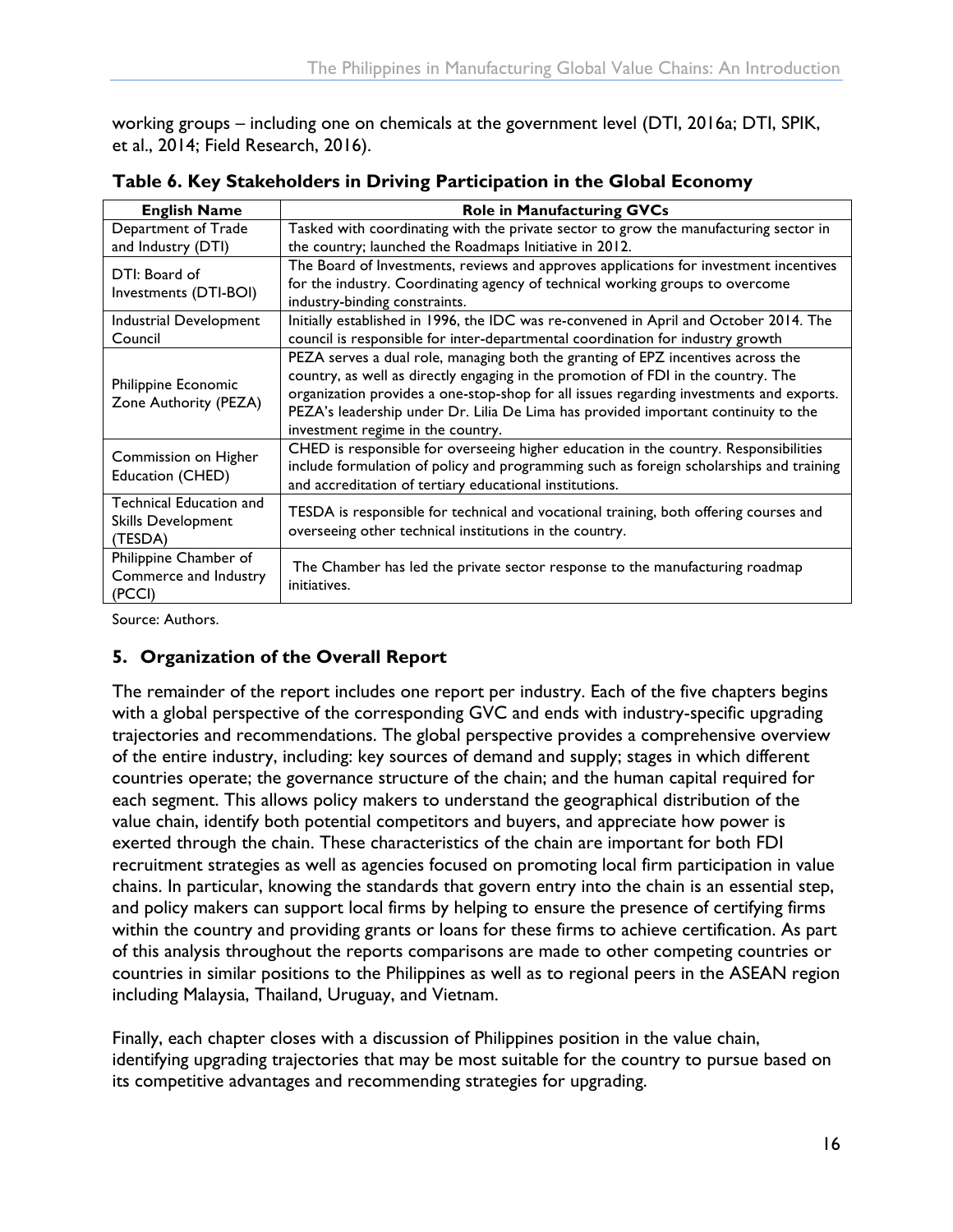#### <span id="page-21-0"></span>**6. References**

- Altenburg, Tilman and Christian von Drachenfels. (2006). "The "New Minimalist Approach" to Private-Sector Development: A Critical Assessment." *Development Policy Review, 24*(4): 387-411.
- ARIC. (2016). United States-Philippnes Free Trade Agreement. Retrieved March, 2016, from <https://aric.adb.org/fta/united-states-philippines-free-trade-agreement>...
- ASEAN. (2016a). ASEAN Free Trade Area. from [http://www.asean.org/asean-economic](http://www.asean.org/asean-economic-community/asean-free-trade-area-afta-council/)[community/asean-free-trade-area-afta-council/](http://www.asean.org/asean-economic-community/asean-free-trade-area-afta-council/).
- ---. (2016b). Free Trade Agreement with Dialogue Partners. Retrieved March, 2016, from [http://www.asean.org/asean-economic-community/free-trade-agreements-with-dialogue](http://www.asean.org/asean-economic-community/free-trade-agreements-with-dialogue-partners/)[partners/](http://www.asean.org/asean-economic-community/free-trade-agreements-with-dialogue-partners/).
- Bamber, Penny, Karina Fernandez-Stark, Gary Gereffi, and Andrew Guinn. (2013). Connecting Local Producers in Developing Countries to Regional and Global Value Chains. Paris: Organisation for Economic Cooperation and Development.
- Bamber, Penny and Gary Gereffi. (2013). Costa Rica in the Aerospace Global Value Chain: Opportunities for Upgrading Durham, N.C.: Duke CGGC.
- Barrientos, Stephanie, Gary Gereffi and Arianna Rossi. (2011). "Economic and Social Upgrading in Global Production Networks: A New Paradigm for a Changing World." *International Labour Review, 150*(3-4): 319- 340.
- Bureau of Labor and Employment Statistics. (2014). Current Labor Statistics, October 2014. Manila: Bureau of Labor and Employment Statistics, Philippines.
- CHED. (2016). Higher Education Indicators. Manila: Commission for Higher Education, Philippines.
- CID. (2016). The Atlas of Economic Complexity. In H. U. Center for International Development (Ed.). Cambridge. DOE. (2015). 2014 Philippines Power Statistics. Manila: Department of Energy.

[http://www.doe.gov.ph/doe\\_files/pdf/02\\_Energy\\_Statistics/power\\_statistics\\_2014.pdf.](http://www.doe.gov.ph/doe_files/pdf/02_Energy_Statistics/power_statistics_2014.pdf)

- DTI. (2016a). Industry Development Council. Retrieved March, 2016, from [http://industry.gov.ph/industry](http://industry.gov.ph/industry-development-council/)[development-council/.](http://industry.gov.ph/industry-development-council/)
- ---. (2016b). Manufacturing Resurgence Program. Retrieved March, 2016, from <http://industry.gov.ph/manufacturing-resurgence-program/>.
- ---. (2016c). Trade Agreements. Retrieved March, 2016, from <http://www.dti.gov.ph/dti/index.php/resources/trade-agreements>.
- DTI, APMP and BOI. (2014). Philippine Petrochemicals Roadmap. Manila: Philippine Department of Trade and Investment. October.
- DTI, SPIK and BOI. (2014). Philippine Chemicals Industry Roadmap. Maniila: Philippine Department of Trade and Investment. October.
- DTI-BOI. (2014a). 2014 Investment Priorities Plan (IPP). Manila, Philippines: Department of Trade and Industry, Board of Investment (DTI-BOI). pp. 98. [http://industry.gov.ph/investment-priorities-plan-ipp-](http://industry.gov.ph/investment-priorities-plan-ipp-2014-2016/)[2014-2016/](http://industry.gov.ph/investment-priorities-plan-ipp-2014-2016/).
- ---. (2014b). Annual Report. Manila: Board of Investors, Department of Trade and Industry.
- ---. (2015a). Memorandum Circular No. 2015-01. Makati City: Department of Trade and Industry, Philippines.
- ---. (2015b). Philippines Asia's Rising Tiger. Manila DTI-BOI.
- EIU. (2015). Power Sector Woes: The Economist Intelligence Unit. <http://www.eiu.com/industry/article/1173164301/power-sector-woes/2015-05-14>.
- Enerdata. (2014). Philippines High Electricity Price is Keeping Foreign Investors Away. Retrieved 2016, March, from [http://www.enerdata.net/enerdatauk/press-and-publication/energy-news](http://www.enerdata.net/enerdatauk/press-and-publication/energy-news-001/philippines-high-electricity-price-keeping-foreign-investors-away_26287.html)-

[001/philippines-high-electricity-price-keeping-foreign-investors-away\\_26287.html.](http://www.enerdata.net/enerdatauk/press-and-publication/energy-news-001/philippines-high-electricity-price-keeping-foreign-investors-away_26287.html) .

- European Commission. (2015). The EU's Generalized Scheme of Preferences. Brussels: European Commission [http://trade.ec.europa.eu/doclib/docs/2015/august/tradoc\\_153732.pdf](http://trade.ec.europa.eu/doclib/docs/2015/august/tradoc_153732.pdf)
- European Council. (2016). EU-Philippines Free Trade Agreement: Negotiations to Start. Retrieved March 2016, from [http://www.consilium.europa.eu/en/press/press-releases/2015/11/16-eu-philippines](http://www.consilium.europa.eu/en/press/press-releases/2015/11/16-eu-philippines-trade-agreement/)[trade-agreement/](http://www.consilium.europa.eu/en/press/press-releases/2015/11/16-eu-philippines-trade-agreement/). .
- Field Research. (2016). Philippines Field Research. Personal communication with P. Bamber & J. Daly.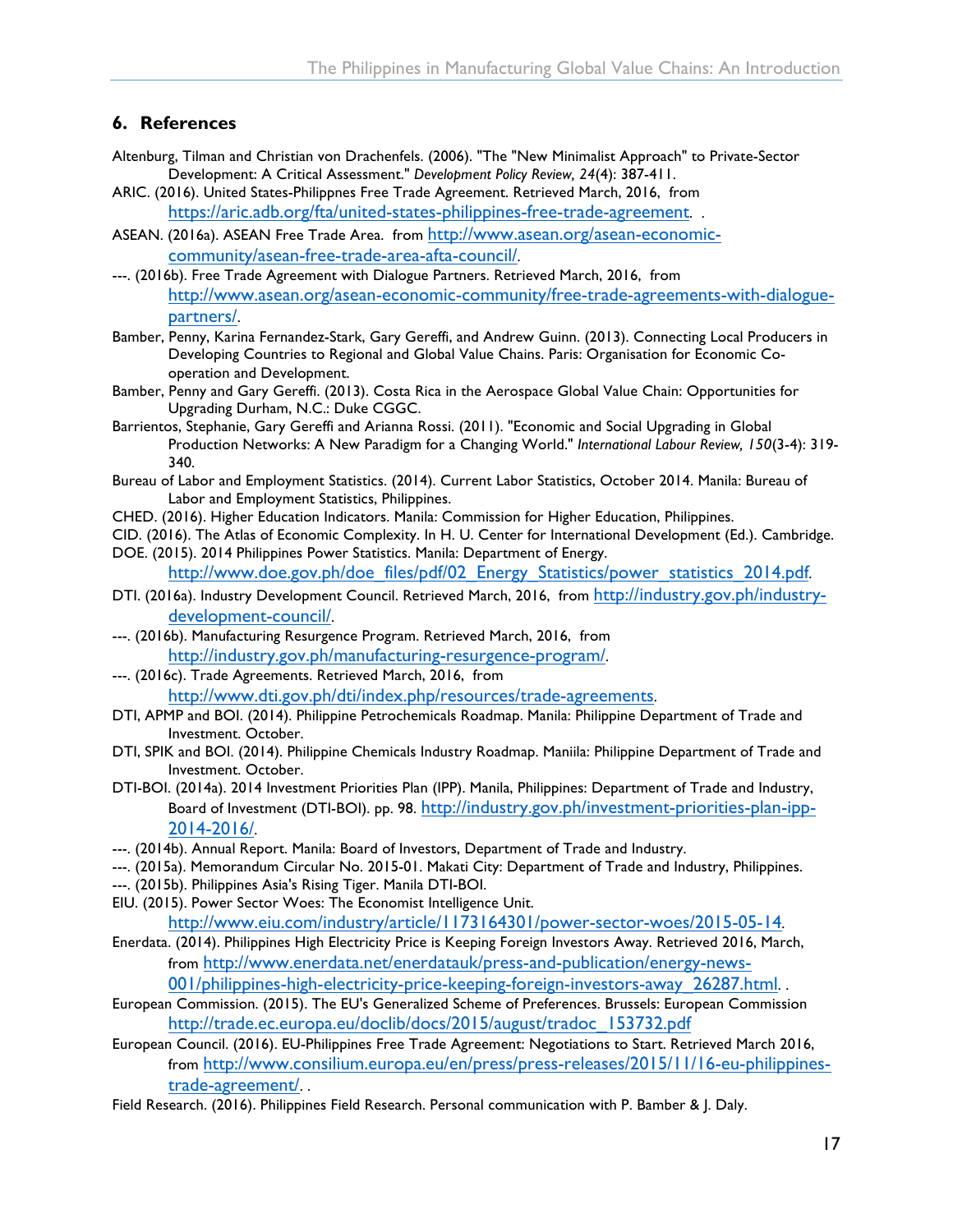- Gereffi, Gary. (1994). The Organization of Buyer-Driven Global Commodity Chains: How US Retailers Shape Overseas Production Networks. In G. Gereffi & M. Korzeniewicz (Eds.), *Commodity Chains and Global Capitalism* (pp. 95-122): Praeger Publishers.
- ---. (1999). "International Trade and Industrial Upgrading in the Apparel Commodity Chain." *Journal of International Economics, 48*(1): 37-70.
- ---. (2005). Export-Oriented Growth and Industrial Upgrading: Lessons from the Mexican Apparel Case: Study commissioned by the World Bank, Jan. 31.
- Gereffi, Gary and Karina Fernandez-Stark. (2011). Global Value Chain Analysis: A Primer. Durham, North Carolina, USA: Center on Globalization, Governance & Competitiveness (CGGC) Duke University. [http://www.cggc.duke.edu/pdfs/2011-05-31\\_GVC\\_analysis\\_a\\_primer.pdf](http://www.cggc.duke.edu/pdfs/2011-05-31_GVC_analysis_a_primer.pdf)
- Gereffi, Gary, Karina Fernandez-Stark and Phil Psilos. (2011). *Skills for Upgrading: Workforce Development and Global Value Chains in Developing Countries*. Durham: Duke University Center on Globalization Governance & Competitiveness.
- Gereffi, Gary, John Humphrey and Timothy Sturgeon. (2005). "The Governance of Global Value Chains." *Review of International Political Economy*: 78-104.
- Goverment of the Philippines. (2016). The K to 12 Basic Education Program. Retrieved March, 2016, from <http://www.gov.ph/k-12/>.
- Humphrey, John and Hubert Schmitz. (2002a). "How Does Insertion in Global Value Chains Affect Upgrading in Industrial Clusters." *Regional Studies, 36*(9): 1017-1027.
- ---. (2002b). "How Does Insertion in Global Value Chains Affect Upgrading in Industrial Clusters?". *Regional Studies, 36*(9): 1017-1027.
- Hurtado, Sylvia, Kevin Eagan and Mitch Chang. (2010). Degrees of Success: Bachelor's Degree Completion Rates among Inital STEM Majors. Los Angeles: Higher Education Research Institute, UCLA.
- IEA. (2013). Southeast Asia Energy Outlook. Paris: International Energy Agency adn the Economic Research Institute for ASEAN. September.
- IES. (2016). Fast Facts: Graduate Rates. Retrieved March 2016, from [https://nces.ed.gov/fastfacts/display.asp?id=40.](https://nces.ed.gov/fastfacts/display.asp?id=40)
- IHS Connect. (2016). Country Reports: Country Outlook: Economic Philippines.
- ILO. (2014). Wages in Asia and the Pacific: Dynamic but Uneven Progress. Bangkok: ILO Regional Office for Asia and the Pacific.
- JICA. (2014). Roadmap for Transport Infrastructure Development for Metro Manila and its Surronding Areas: JAPAN INTERNATIONAL COOPERATION AGENCY (JICA) and NATIONAL ECONOMIC DEVELOPMENT AUTHORITY (NEDA).

[http://www.jica.go.jp/english/news/field/2014/140925\\_03.html](http://www.jica.go.jp/english/news/field/2014/140925_03.html).

- Kaplinsky, Raphael. (2004). "Spreading the Gains from Globalization: What Can Be Learned from Value-Chain Analysis?". *Problems of Economic Transition, 47*(2): 74-115.
- ---. (2010). The Role of Standards in Global Value Chains. Washington D.C.: The World Bank. [http://www](http://www-wds.worldbank.org/servlet/WDSContentServer/WDSP/IB/2010/08/04/000158349_20100804134640/Rendered/PDF/WPS5396.pdf)[wds.worldbank.org/servlet/WDSContentServer/WDSP/IB/2010/08/04/000158349\\_2010](http://www-wds.worldbank.org/servlet/WDSContentServer/WDSP/IB/2010/08/04/000158349_20100804134640/Rendered/PDF/WPS5396.pdf) [0804134640/Rendered/PDF/WPS5396.pdf](http://www-wds.worldbank.org/servlet/WDSContentServer/WDSP/IB/2010/08/04/000158349_20100804134640/Rendered/PDF/WPS5396.pdf).
- Kowalski, Przemyslaw. (2014). Developing Country Participation in Global Value Chains Implications for Trade and Trade-Related Policies. Paris: OECD. December.
- KPMG. (2015). Infrastructure In-depth: Philippines. [http://www.kpmg.com/Global/en/IssuesAndInsights/ArticlesPublications/Documents/infr](http://www.kpmg.com/Global/en/IssuesAndInsights/ArticlesPublications/Documents/infrastructure-in-depth-philippines.pdf)a [structure-in-depth-philippines.pdf](http://www.kpmg.com/Global/en/IssuesAndInsights/ArticlesPublications/Documents/infrastructure-in-depth-philippines.pdf).
- Lee, Joonkoo, Gary Gereffi and Janet Beauvais. (2010). "Global Value Chains and Agrifoods Standards: Challenges and Possibilities for Smallholders in Developing Countries." *Proceedings of National Academy of Sciences*: PNAS Early Edition, Dec. 13.
- Manasan, Rosario. (2013). Export Processing Zones, Special Economic Zones: Do We Really Need to Have More of Them? : Philippine Institute for Development Studies.

[http://dirp4.pids.gov.ph/webportal/CDN/PUBLICATIONS/pidspn1315.pdf.](http://dirp4.pids.gov.ph/webportal/CDN/PUBLICATIONS/pidspn1315.pdf)

NEDA. (2011). The Philippines Development Plan 2011-2016. Manila: National Economic Development Agency

Niosi, Jorge and Majlinda Zhegu. (2010). "Multinational Corporations, Value Chains and Knowledge Spillover in the Global Aircraft Industry." *International Journal of Institutions and Economies 2*(2): 109-141.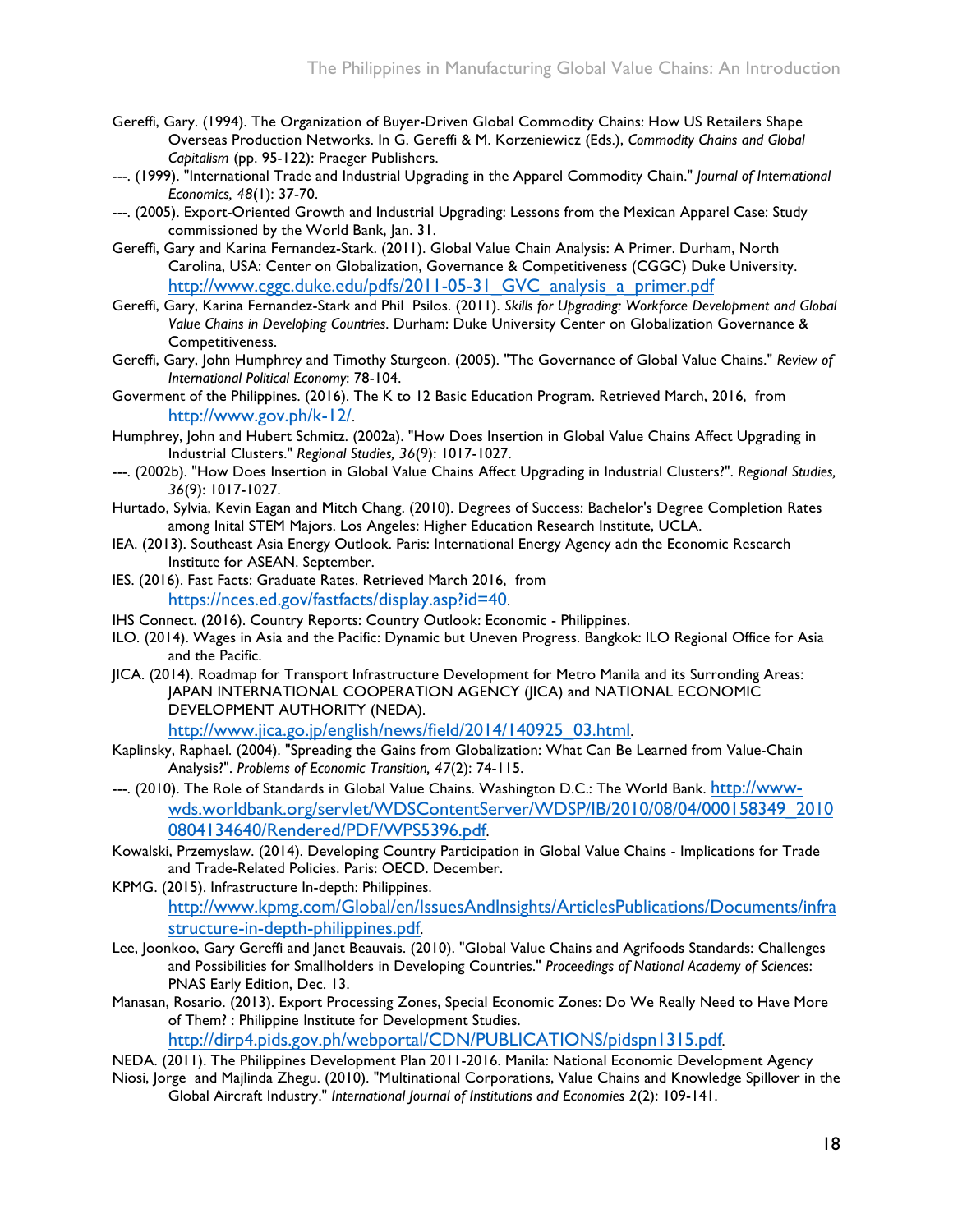- Niosi, Jorge and Majlinda Zhegu. (2005). "Aerospace Clusters: Local or Global Knowledge Spillovers?". *Industry and Innovation, 12*(1): 5-29.
- Ofreneo, Mira Alexis. (2014). "A Profile of Graduate Education Programs i the Philippines." *Policy Notes: PIDS*(06).
- Patalinghug, Epictetus, Gilberto Llanto, Alexis Fillone, Noriel Tiglao, Christine Salazar, Cherry Ann Mardirag, and Ma. Diyina Gem Arbo. (2015). "Port Congestion and Underutilization in the Greater Capital Region: Upacking the Issues." *Policy Notes: PIDS*(2015-07).
- Paus, Eva and Kevin Gallagher. (2008). "Missing Links: Foreign Investment and Industrial Development in Costa Rica and Mexico." *Studies in Comparative International Development (SCID), 43*(1): 53-80.
- PEZA. (2015). Opportunities for American Investors in Philippines Economic Zones. Conference: APEC, Makati City. November 19, 2015.
- ---. (2016a). About Us. Retrieved March, 2016, from [http://www.peza.gov.ph/index.php/about-peza.](http://www.peza.gov.ph/index.php/about-peza)
- ---. (2016b). Implementing Rules and Regulations Retrieved March, 2016, from

[http://www.peza.gov.ph/index.php/about-peza/implementing-rules-and-regulations.](http://www.peza.gov.ph/index.php/about-peza/implementing-rules-and-regulations)

- Philippine Overseas Employment Administration. (2014). 2010-2014 Oversease Employment Statistics. Manila: Philippine Overseas Employment Administration. [http://www.poea.gov.ph/stats/2014 POEA](http://www.poea.gov.ph/stats/2014 POEA Stats.pdf) [Stats.pdf](http://www.poea.gov.ph/stats/2014 POEA Stats.pdf).
- PSA. (2012). The 2010 Census of Population and Housing Reveals the Philippine Population at 92.34 million. Manila: Philippine Statistics Authority.
- ---. (2015). Labor Force Survey. Retrieved March 2016, from [https://psa.gov.ph/statistics/survey/labor](https://psa.gov.ph/statistics/survey/labor-force)[force](https://psa.gov.ph/statistics/survey/labor-force).
- ---. (2016a). Foreign Investment: Fourth Quarter 2015. Manila: Philippine Statistics Authority. 22 February <https://psa.gov.ph/sites/default/files/FI Q4 2015.pdf>.
- ---. (2016b). NSO's 2010 Census of Population and Housing (CPH). Retrieved March, 2016, from <http://www.psa.gov.ph>.
- Sturgeon, Timothy. (2003). Exploring the Risks of Value Chain Modularity: Electronics Outsourcing During the Industry Cycle of 1992-2002, pp. 58.
- Sturgeon, Timothy and Richard Florida. (2000). Globalization and Jobs in the Automotive Industry: Alfred P. Sloan Foundation.
- Sturgeon, Timothy and Momoko Kawakami. (2011). "Global value chains in the electronics industry: characteristics, crisis, and upgrading opportunities for firms from developing countries." *International Journal of Technological Learning, Innovation and Development, 4*(1/2/3): 120–147.
- Sturgeon, Timothy and Johannes Van Biesebroeck. (2011). "Global value chains in the automotive industry: an enhanced role for developing countries?". *Int. J. Technological Learning, Innovation and Development, 4*(1): 25.
- Sturgeon, Timothy, Johannes Van Biesebroeck and Gary Gereffi. (2008). "Value chains, networks and clusters: reframing the global automotive industry." *Journal of Economic Geography, 8*(3): 24.
- Taglioni, Daria and Deborah Winkler. (2016). *Making Global Value Chains Work for Development*. Washington, D.C.: World Bank.
- TESDA. (2014). *Philippine TVET Statistics 2008-2013*. Manila Technical Education and Skills Development Authority. The World Bank. (2016a). Doing Business 2016- Economic Profile Philippines.
	- [http://www.doingbusiness.org/data/exploreeconomies/~/media/giawb/doing](http://www.doingbusiness.org/data/exploreeconomies/~/media/giawb/doing business/documents/profiles/country/PHL.pdf?ver=3) [business/documents/profiles/country/PHL.pdf?ver=3](http://www.doingbusiness.org/data/exploreeconomies/~/media/giawb/doing business/documents/profiles/country/PHL.pdf?ver=3).
- --- (2016b). The Philippines- Country Overview. Retrieved February, 2016, from <http://www.worldbank.org/en/country/philippines/overview>
- Top Universities. (2016). QS Wolrd University Rankings 2015/16. [http://www.topuniversities.com/university-rankings/world-university-rankings/2015](http://www.topuniversities.com/university-rankings/world-university-rankings/2015#sorting=rank+region=+country=122+faculty=+stars=false+search)  [sorting=rank+region=+country=122+faculty=+stars=false+search](http://www.topuniversities.com/university-rankings/world-university-rankings/2015#sorting=rank+region=+country=122+faculty=+stars=false+search).
- Trading Economics. (2016, 4/10/2016). Philippines Credit Ratings. Retrieved March, 2016, from [http://www.tradingeconomics.com/philippines/rating.](http://www.tradingeconomics.com/philippines/rating)

Transparency International. (2015). Corrtuption Perceptions Index 2015. Berlin: Transparency International <http://www.transparency.org/cpi2015>

UNComtrade. (2015). Philippines Exports by All Partners, 2005-2014 (based on HS-2002), *Retrieved October 31, 2015 from UNComtrade*. New York: United Nations Statistics Division (UNSD).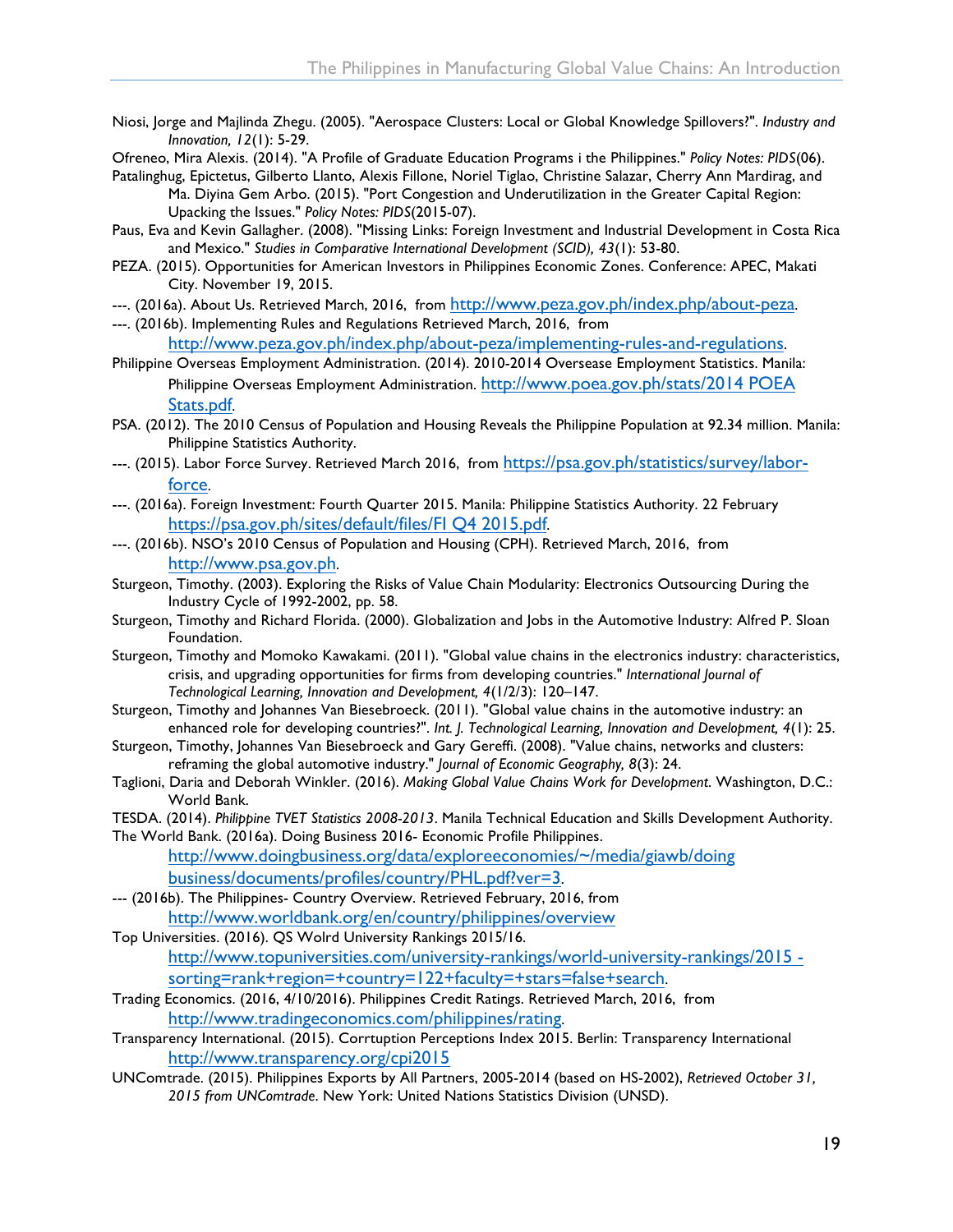- UNCTAD. (2013). World Investment Report: Global Value Chains, Investment and Trade for Development. Geneva: United Nations Conference on Trade and Development (UNCTAD).
- ---. (2016a). ASEAN Investment Report 2015: Infrastructure Investment and Connectivity. Geneva: UNCTAD. [http://unctad.org/en/PublicationsLibrary/unctad\\_asean\\_air2015d1.pdf.](http://unctad.org/en/PublicationsLibrary/unctad_asean_air2015d1.pdf)
- ---. (2016b). UNCTAD STAT: Philippines Country Profile Geneva: UNCTAD. <http://unctadstat.unctad.org/CountryProfile/GeneralProfile/en-GB/608/index.html>.
- UNESCO. (2015). Education for All 2015 National Review. Geneva: United Nations Educational, Scientific and Cultural Organization.

<http://www.unevoc.unesco.org/go.php?q=World+TVET+Database&ct=PHL>.

- United States Trade Representative. (2014). US Removes the Philippines from the Special 301 Watchlist. Washington, D.C.
- ---. (2016). Philippines. Retrieved March, 2016, from [https://ustr.gov/countries-regions/southeast-asia](https://ustr.gov/countries-regions/southeast-asia-pacific/philippines)[pacific/philippines](https://ustr.gov/countries-regions/southeast-asia-pacific/philippines)
- US Department of State. (2015). U.S. Relations with the Philippines. Washington, D.C.: US Department of State, Bureau of East Asian and Pacific Affairs. November 13. [http://www.state.gov/r/pa/ei/bgn/2794.htm.](http://www.state.gov/r/pa/ei/bgn/2794.htm)
- USAID. (2014). Science, Technology, Research and Innovation for Development (STRIDE): Philippines Innovation Ecosystem Assessment. Manila: USAID. November.
- World Bank. (2016a). World Development Indicators. Washington, D.C.: World Bank. <http://data.worldbank.org/data-catalog/world-development-indicators>.
- ---. (2016b). World Development Indicators: Foreign Direct Investment, net inflows (BoP, current US\$). Retrieved March, 2016, from <http://data.worldbank.org/indicator/BX.KLT.DINV.CD.WD>
- World Economic Forum. (2006). Global Competitiveness Report- Philippines.
- --- (2014). The Future of the Philippines. Retrieved February, 2016, from [http://www.weforum.org/agenda/2014/05/philippines-president-benigno-simeon-aquino](http://www.weforum.org/agenda/2014/05/philippines-president-benigno-simeon-aquino-forum-east-asia/)[forum-east-asia/](http://www.weforum.org/agenda/2014/05/philippines-president-benigno-simeon-aquino-forum-east-asia/)
- ---. (2016a). Global Competitiveness Report. Geneva.
- ---. (2016b). Global Competitiveness Report- Philippines. [http://reports.weforum.org/global](http://reports.weforum.org/global-competitiveness-report-2015-2016/economies/#indexId=GCI&economy=PHL)[competitiveness-report-2015-2016/economies/ -](http://reports.weforum.org/global-competitiveness-report-2015-2016/economies/#indexId=GCI&economy=PHL) indexId=GCI&economy=PHL.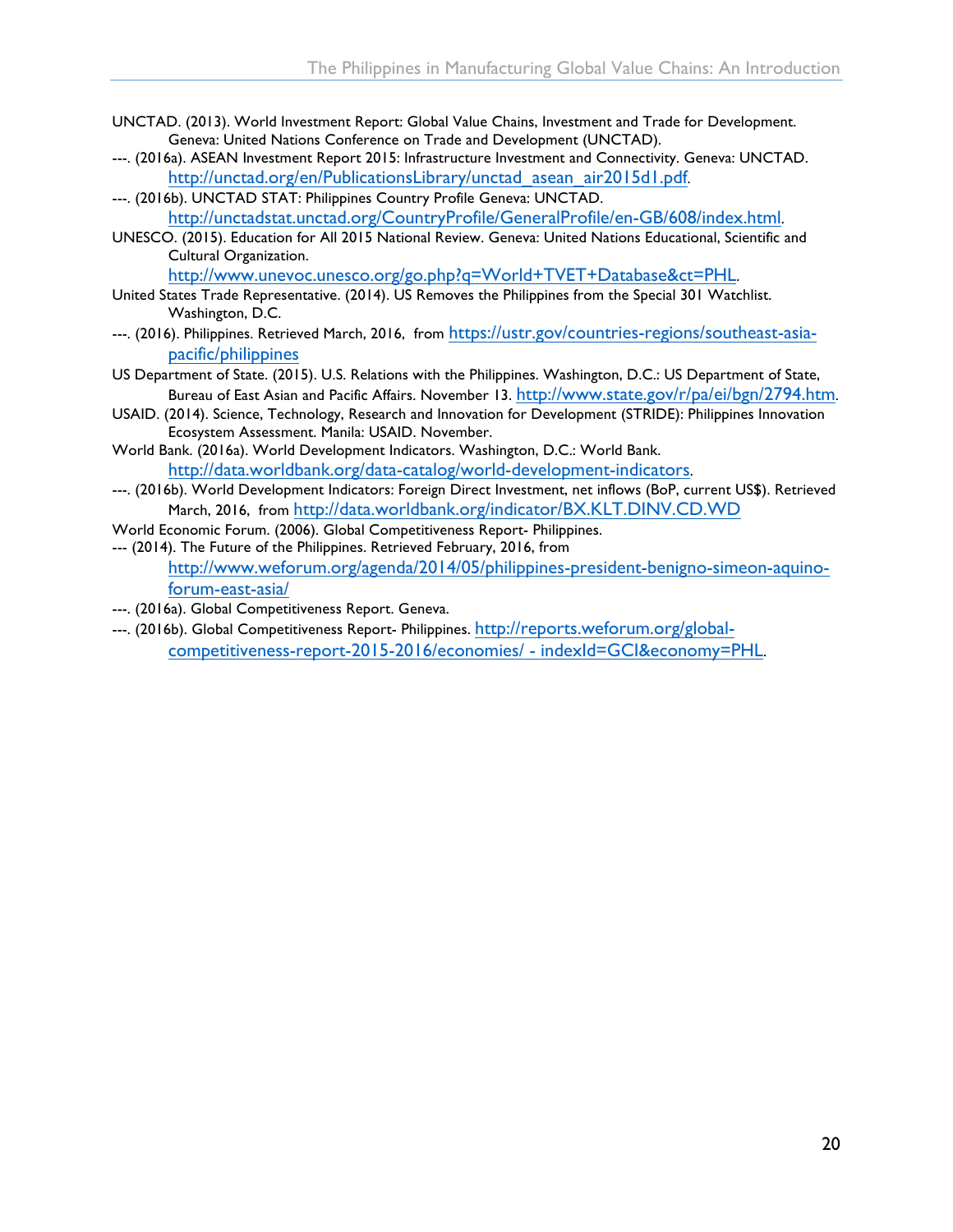#### <span id="page-25-0"></span>**7. Appendix: List of Interviewees**

| Firm                                                             | <b>Interviewee</b>                                                                | <b>Position</b>                                                                                                                                                                                                  | Date       |
|------------------------------------------------------------------|-----------------------------------------------------------------------------------|------------------------------------------------------------------------------------------------------------------------------------------------------------------------------------------------------------------|------------|
| Aerospace Industries Association<br>of the Philippines           | John Lee                                                                          | President                                                                                                                                                                                                        | 11/26/2015 |
| Asian Transmission Corp                                          | Rose Lynn Zara-Coloma<br>Don Joseph G. Rivera                                     | AVP for Personnel & Legal<br>VP for Production Control,<br>Maintenance Eng and IMS-SAE                                                                                                                           | 01/27/2016 |
| Association of Petrochemical<br>Manufacturers of the Philippines | Homer Maranan                                                                     | <b>Executive Director</b>                                                                                                                                                                                        | 11/25/2015 |
| <b>B/E</b> Aerospace                                             | Mathew Baxter                                                                     | VP and GM                                                                                                                                                                                                        | 01/22/2016 |
| <b>BAG Electronics</b>                                           | Franz Roland Odenthal                                                             | General Manager                                                                                                                                                                                                  | 01/27/2016 |
| Chemrez                                                          | Glen Apostol<br>Henry Siy<br><b>Tramon Taniola</b>                                | Marketing Development Manager<br>General Manager<br><b>HR Director</b>                                                                                                                                           | 01/29/2016 |
| Commission on Higher Education                                   | Ma. Cynthia Rose Bautista                                                         | Commissioner                                                                                                                                                                                                     | 01/21/2016 |
| <b>Continental Temic</b>                                         | Glenn Everett                                                                     | General Manager                                                                                                                                                                                                  | 01/27/2016 |
| De La Salle University                                           | Dr. Raymond Girard Tan                                                            | Vice Chancellor for Research and<br>Innovation                                                                                                                                                                   | 01/18/2016 |
| Deloitte                                                         | John Dixon                                                                        | Global Forest, Paper & Packaging<br>Leader                                                                                                                                                                       | 09/11/2015 |
| Dow Chemical                                                     | Roberto Batungbacal                                                               | Country Manager                                                                                                                                                                                                  | 01/19/2016 |
| <b>DTI-BOI</b>                                                   | Rafaelita Aldaba                                                                  | <b>Assistant Secretary</b>                                                                                                                                                                                       | 11/26/2015 |
| DTI-BOI                                                          | Eries Cagatan                                                                     | Director, Manufacturing<br><b>Industries Service</b>                                                                                                                                                             | 11/26/2015 |
| Eaton Industries                                                 | Fortunato Chia                                                                    | General Manager                                                                                                                                                                                                  | 01/22/2016 |
| <b>Famous Secret Precision Machining</b>                         | Dennis Chan Rodolfo<br>Ramos                                                      | President, Marketing Department<br>Head                                                                                                                                                                          | 01/22/2016 |
| <b>Federation of Automotive</b><br>Industries of the Philippines | <b>Vicente Mills</b>                                                              | President                                                                                                                                                                                                        | 11/27/2015 |
| Fujitsu Ten                                                      | <b>Ronald Teves</b><br>Masamichi Kida                                             | <b>General Administration Manager</b><br><b>VP/Treasurer</b>                                                                                                                                                     | 01/26/2016 |
| Glatfelter                                                       | William Yanavitch                                                                 | Senior VP of HR and<br>administration                                                                                                                                                                            | 04/15/2016 |
| IMI                                                              | Mary Ann Natividad                                                                | Head of Global Business and<br><b>Strategies</b>                                                                                                                                                                 | 01/26/2016 |
| International Wiring System<br>(Sumitomo)                        | Ken Yoshida,<br>Edwin Dimatulac<br>Noemi Madamba<br>Ariel Jose<br>Michael Pajayon | Vice President, Logistics &<br>Marketing<br>Assistant Senior Manager<br>Planning & Control<br>Manager, Logistics & Marketing<br><b>Division</b><br>Senior Manager, Finance &<br>Management Division<br><b>HR</b> | 01/21/2016 |
| lonics                                                           | Earl Qua                                                                          | <b>Vice President</b>                                                                                                                                                                                            | 01/28/2016 |
| <b>JAMCO</b>                                                     | <b>Hermie Flores</b>                                                              | Planning Purchasing Materials and<br>Logistics Manager                                                                                                                                                           | 01/21/2016 |
| JG Summit Petrochem                                              | Patrick Henry Go<br>Napoleon Vasay<br>Maria Veron Munar                           | EVP and Sr. Managing Director<br>Vice President Finance and<br>Administration<br><b>Assistant Manager Business</b><br>Research                                                                                   | 01/19/2016 |
| <b>Manly Plastics</b>                                            | Vicente Co                                                                        | VP, Sales & Marketing                                                                                                                                                                                            | 01/26/2016 |